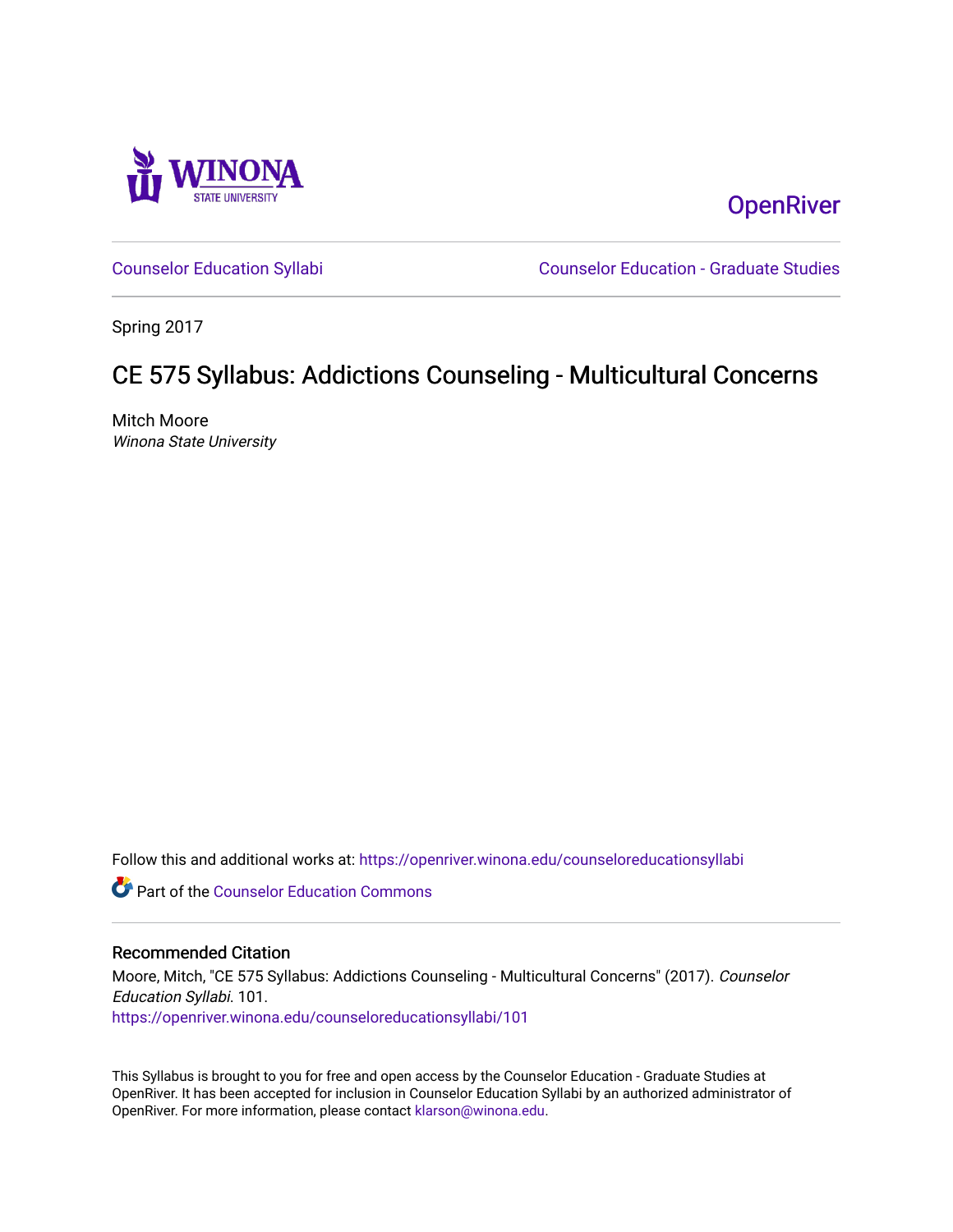



## **WINONA STATE UNIVERSITY COLLEGE OF EDUCATION ~ COUNSELOR EDUCATION DEPARTMENT**

## **COURSE SYLLABUS**

**CE 575 - Addictions Counseling: Multicultural Concerns** (3 semester hours) **Spring 2017** *This is a D2L online course (internet); there are no scheduled on campus class meetings.*

**Faculty Name:** Mitch Moore, PhD, LADC **ID**: 000405 **Office:** EA 207, 859 30<sup>th</sup> Avenue SE, Rochester, MN 55904 **Office Hours:** Wednesday (Rochester) & Thursdays (Winona), 12:00 N to 4:00 PM, *or by appointment* **Contact Information:** MMoore@winona.edu **Office:** (507) 529-6118 or **Cell:** (507) 951-3399

**Short Faculty Bio:** I am a straight, gender male (preferred gender pronouns he/his/him), GLBT ally and licensed alcohol and drug counselor in the state of Minnesota (MN license #300769), and I have worked in the chemical dependency field since 1988. I have a doctorate degree in Adult Education from the University of Minnesota, and a MS in Counselor Education (1991), and BS degrees in Psychology and Political Science (1987), from Winona State University. I retired in 2012 from the Federal Bureau of Prisons as a drug treatment specialist where I developed and facilitated drug abuse programs for adult female and male offenders.

**Course Description:** This course introduces students to multicultural aspects of chemical dependency. Multiculturalism is an important concept to examine in relation to addictions counseling as our clients' age, race, gender identity, ethnic identity, sexual orientation, or disability status can impact the course of addiction or treatment. In this course, students will examine cultural influences as they converge with the substance use and co-occurring disorders. Developing cultural competence in addictions counseling is emphasized. Process addictions (e.g., gambling) also will be examined through a multicultural lens. Grade only.

### **Required Text and Other Readings:**

- Baird, B. N. (2014). *The Internship, Practicum, & Field Placement Handbook: A Guide for the Helping Professions, 7th Ed.* New York: Pearson. ISBN-13: 978-0-205-95965-5
- Bohannan, P. & van der Elst, D. (1998). *Asking and Listening: Ethnography as Personal Adaptation*. Long Grove, IL: Waveland Press, Inc.
- Hays, D. G. & Erford, B. T. (2010). *Developing Multicultural Counseling Competence: A Systems Approach, 2nd Ed*. Upper Saddle River, NJ: Pearson. ISBN-13: 978-0-13- 285102-2, ISBN: 10: 0-13-285102-4
- Kimmel, M. S. & Ferber, A. L. (2017). *Privilege: A Reader, 4th Ed.* Philadelphia: Westview Press (Perseus Books). ISBN-13: 978-0-8133-5003-5

### **Additional Resource:**

- Perkinson, R. R. (2012). *Chemical Dependency Counseling: A Practical Guide, 4th Ed.* Thousand Oaks, CA: Sage Publications, Inc. ISBN-13: 978-1-4129-7921-4 This comprehensive text is highly recommended and is an exceptional resource for all of the ACCP courses and in your career as an LADC!
- SAMHSA. (2014). *Improving Cultural Competence*, Treatment Improvement Protocol (TIP) #59. HHS Publication No. (SMA) 14-4849. Available for free download at: http://store.samhsa.gov/shin/content//SMA14-4849/SMA14-4849.pdf
- *Publication Manual of the American Psychological Association,* 6th ed. (2010). Washington, DC: APA. ISBN 9781433805622 or 9781433805615 *-OR-*
- Schwartz, B. M., Landrum, R. E., & Gurung, R. A. (2014). *An Easy Guide to APA Style, 2nd ed.* Washington, DC: Sage Publishing. ISBN: 978-1-4522-6839-2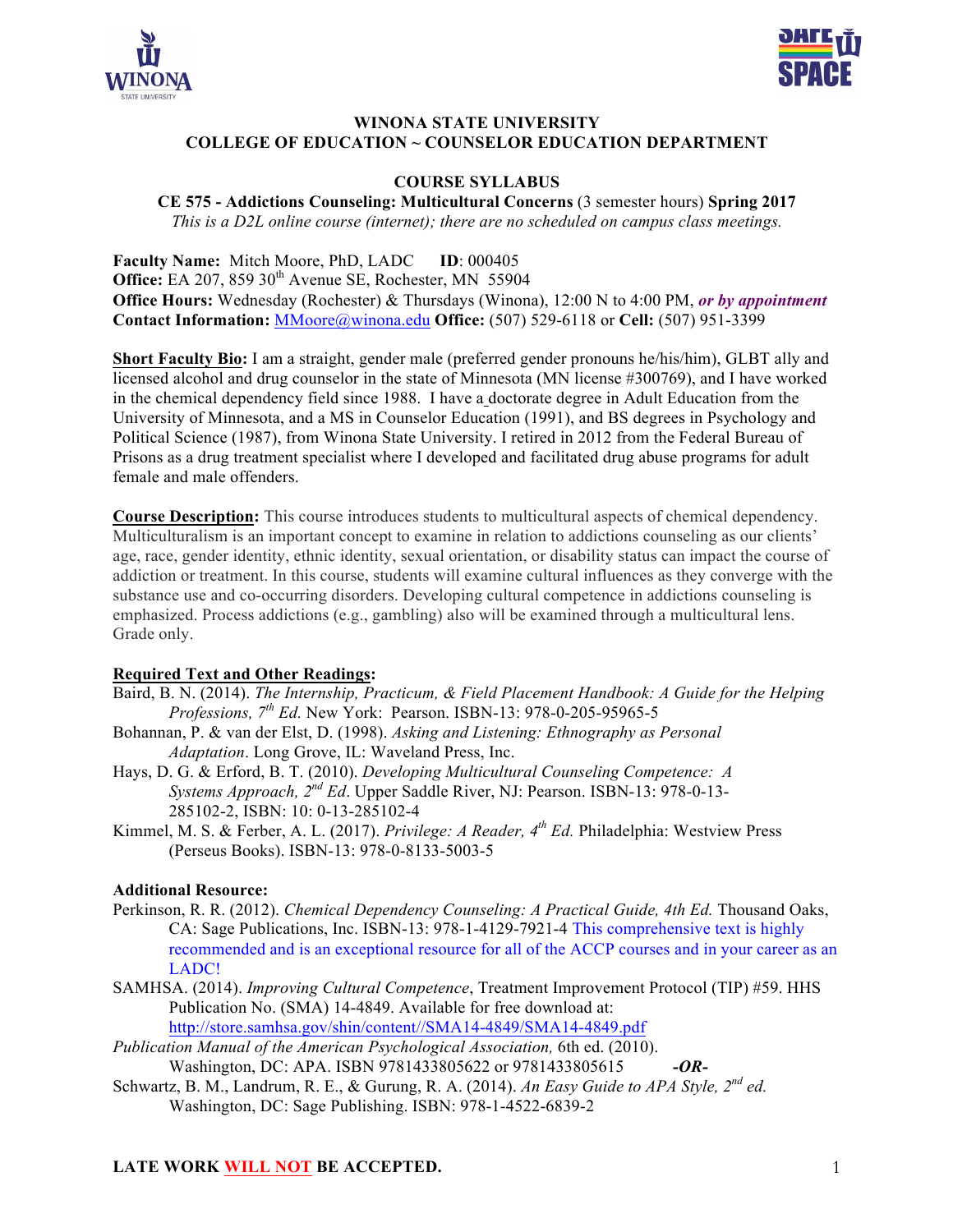



## **NOTE:** Other readings as assigned (see D2L course page).

## **Course Objectives and Learning Outcomes:**

By the end of the course, students will be able to:

- Identify the impact of cultural identity on the development and treatment of addiction and other mental health disorders.
- Describe the impact of cultural biases and prejudice on the development of addiction and other mental health disorders.
- Critically examine the influence of culture, society, and the media on the development addiction and other mental health disorders.
- Examine and discuss your personal implicit and explicit biases, ethnocentrism, and blind spots and its impact on your ability to counseling people of other cultures.
- Articulate the stages of social identity development and identify your developmental stage.
- Recognize systems of power and privilege, and how they are engendered, reproduced, and maintained over generations.
- Describe the cycles of oppression and liberation.
- Develop relationship building, ally work, and social advocacy skills.

## **Alignment with MN LADC Education Requirements and CACREP Standards:**

#### **Minnesota Licensed Alcohol and Drug Counselor (MN LADC) Education Requirements Minnesota Statutes, section 148C.04, subdivision 5a.**

(6) Multicultural aspects of chemical dependency to include awareness of learning outcomes described in Minnesota Rules, part 4747.1100, subpart 2, and the ability to know when consultation is needed.

## **Council for Accreditation of Counseling and Related Educational Programs (CACREP)**

## **Related Standards (2009 draft):**

d.7. Demonstrates the ability to provide culturally relevant education programs that raise awareness and support addiction and substance abuse prevention and the recovery process.

1.e. Understands how living in a multicultural society affects clients with addictions.

e.2. Understands current literature that outlines theories, approaches, strategies, and techniques shown to be effective when working with specific populations of clients with addictions.

f.3. Demonstrates the ability to modify counseling systems, theories, techniques, and interventions to make them culturally appropriate for diverse populations of addiction clients.

k.4. Understands the relevance and potential cultural biases of commonly used diagnostic tools as related to clients with addictive disorders in multicultural populations.

|   | <i>En Ar</i> entier                                              |                                                                             |                                                                               |  |  |  |  |  |
|---|------------------------------------------------------------------|-----------------------------------------------------------------------------|-------------------------------------------------------------------------------|--|--|--|--|--|
| # | Assignment                                                       | <b>Due Date</b>                                                             | <b>Points</b>                                                                 |  |  |  |  |  |
| 1 | Midterm Exam                                                     | Week 8 (due 3/3/17, 11:59 PM)                                               | 50                                                                            |  |  |  |  |  |
| 2 | Final Exam                                                       | Week 16 (due 5/4/17, 11:59 PM)                                              | 50                                                                            |  |  |  |  |  |
| 3 | <b>Short Quizzes</b>                                             | Weeks 2, 3, 6, 10. 12                                                       | 100 (5 quizzes worth 20 pts. per quiz)                                        |  |  |  |  |  |
| 4 | D <sub>2</sub> L Discussions                                     | Weeks 4, 7, 11 $\&$ 14 (see tentative<br>course schedule for specific dates | 100 (1 original posts and 2 responses<br>worth 25 pts. per discussion, $X$ 4) |  |  |  |  |  |
| 5 | Project #1, Film Review $\&$<br>Paper                            | Week 5 (due 2/10/17, 11:59 PM)                                              | 50                                                                            |  |  |  |  |  |
| 6 | Project #2, Visceral Cultural<br>Experience/Social Media<br>Page | Week 9 (due 3/17/17, 11:59 PM)                                              | 100                                                                           |  |  |  |  |  |
| 7 | Project #3, Special<br>Populations/Site Visit &<br>Paper         | Week 13 (due 4/14/17, 11:59 PM)                                             | 150                                                                           |  |  |  |  |  |
|   | <b>Total</b>                                                     |                                                                             | 600                                                                           |  |  |  |  |  |

| <b>EVALUATION</b> |  |  |  |
|-------------------|--|--|--|
|-------------------|--|--|--|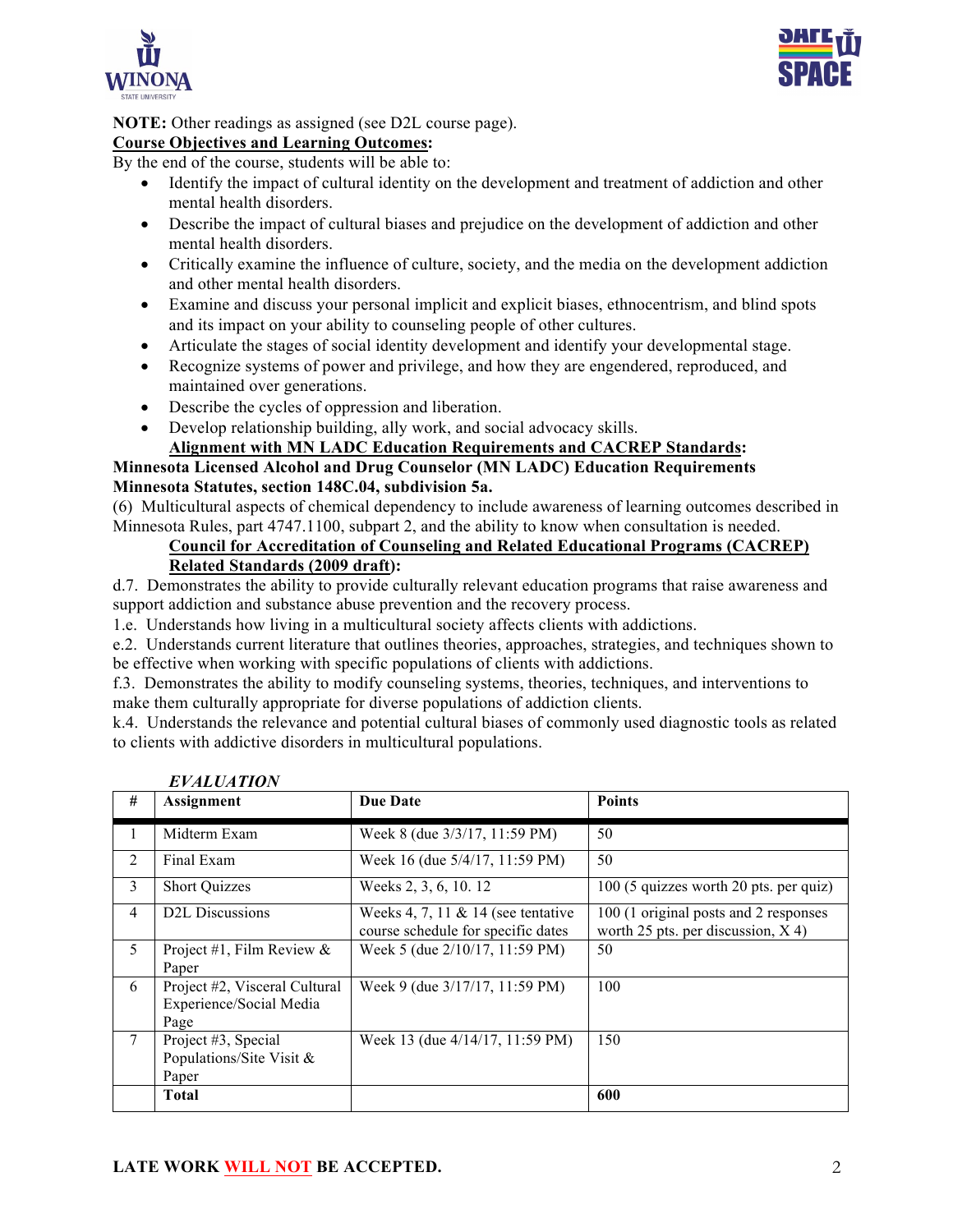



## *TENTATIVE COURSE SCHEDULE*

|                         | і Ергілі і рассмы всперсее<br>Topics & Assignments Please access all attachments on the D2L Course Content for each week! |
|-------------------------|---------------------------------------------------------------------------------------------------------------------------|
| <b>Week of</b>          |                                                                                                                           |
| 1<br>$1/9 - 13$         | Module 1: Introduction & Course Overview Syllabus and assignments; APA format; licensure & core                           |
|                         | functions. Complete the Multicultural Awareness, Knowledge, and Skills Survey - Counselor Edition-                        |
|                         | Revised (MAKSS-CE-R) (Pre-test), Due Friday, 1/13/17. 11:59 PM.                                                           |
|                         | Baird The Internship, Practicum, & Field Placement Handbook, Ch. 6—Working with Diversity                                 |
| $\mathbf{2}$            | Module 2 & Hays & Erford Developing Multicultural Counseling Competence: A Systems Approach,                              |
| $1/17 - 20$             | $2^{nd}$ Ed., Part 1, Chapters 1—The Culturally Competent Counselor, & Chapter 2—Cultural Identity                        |
| M.L.K.                  | Development. Bohannan & van der Elst Asking and Listening: Ethnography as Personal Adaptation,                            |
| Day!                    | Part 1: Alien Beings with Human Faces, Chapters 1-4. Short Quiz #1 Due Friday, 1/20/17, 11:59PM.                          |
| $\mathbf{3}$            | Module 3 & Developing Multicultural Counseling Competence, Chapter 3, Social Justice Counseling.                          |
| $1/23 - 27$             | Asking and Listening, Part 2: Improving the Observers, Chapters 5-17. Special Topic Area: Overcoming                      |
|                         | Counselor Cultural Bias Short Quiz #2 Due Friday, 1/27/17, 11:59 PM.                                                      |
| $\overline{\mathbf{4}}$ | Module 4 & Developing Multicultural Counseling Competence, Chapter 4, Racism and White Privilege.                         |
| $1/30 - 2/3$            | Kimmel & Ferber Privilege: A Reader, $4^{nd} Ed$ , Part One—Seeing-and Refusing to See-Privilege Chs 1-8.                 |
|                         | Discussion Question #1-Original post due Tuesday, 1/31/17; comments to others due Friday, 2/3/17.                         |
| 5                       | Module 5 & Developing Multicultural Counseling Competence, Chapter 5, Gender and Sexism.                                  |
| $2/6 - 10$              | Project #1, Film Review & Paper, Due Friday, 2/10/17, 11:59 PM.                                                           |
| 6                       | Module 6 & Developing Multicultural Counseling Competence, Chapter 6, Sexual Orientation and                              |
| $2/13 - 17$             | Heterosexism. Asking and Listening, Part 3: Ethnography as a Survival Mechanism & Part 4: The Curse of                    |
|                         | Ethnocentrism Short Quiz #3 Due Friday, 2/17/17, 11:59 PM.                                                                |
| $\overline{7}$          | Module 7 & Developing Multicultural Counseling Competence, Chapter 7, Social Class and Classism.                          |
| $2/20 - 24$             | Privilege: A Reader, Part Two—Understanding Privilege, Chs 9-15 Special Topic Area: Addressing the                        |
|                         | <b>Behavioral Health Needs of Men.</b>                                                                                    |
|                         |                                                                                                                           |
|                         | Discussion Question #2-Original post due Tuesday, 2/21/17; comments to others due Friday, 2/24/17.                        |
| 8<br>$2/27 - 3/3$       | Module 8 & Developing Multicultural Counseling Competence, Chapter 8, Disability, Ableism, and                            |
|                         | Ageism. Mid-Term Exam is due Friday, 3/3/17, 11:59 PM.                                                                    |
| $3/6 - 10$              | <b>Spring Break-No Classes Continue to review Module 8 materials.</b>                                                     |
| 9                       | Module 9 & Developing Multicultural Counseling Competence, Chapter 9, Individuals and Families of                         |
| $3/13 - 17$             | African Descent. Project #2, Visceral Cultural Experience & Facebook Page, Due 3/17/17                                    |
| 10                      | Module 10 & Developing Multicultural Counseling Competence, Chapter 10, Individuals and Families of                       |
| $3/20 - 24$             | Arab Descent. SAMHSA. (2014). Improving Cultural Competence, Treatment Improvement Protocol (TIP)                         |
|                         | #59. HHS Publication No. (SMA) 14-4849, Chapter 3—Culturally Responsive Evaluation and Treatment                          |
|                         | Planning. Short Quiz #4 Due Friday, 3/24/17, 11:59 PM.                                                                    |
| 11                      | Module 11 & Developing Multicultural Counseling Competence, Chapter 11, Individuals and Families of                       |
| $3/27 - 31$             | Asian Descent. Privilege: A Reader, Part Three—Intersections: The Complicated Reality, Chs 16-20.                         |
|                         | Discussion Question #3-Original post due Tuesday, 3/28/17; comments to others due Friday, 3/31/16.                        |
| 12                      | Module 12 & Developing Multicultural Counseling Competence, Chapter 12, Individuals and Families of                       |
| $4/3 - 7$               | Latin Descent. SAMHSA. (2014). Improving Cultural Competence, Treatment Improvement Protocol (TIP)                        |
|                         | #59. HHS Publication No. (SMA) 14-4849, Chapter 5— Behavioral Health Treatment for Major Racial and                       |
|                         | Ethnic Groups. Short Quiz #5 Due Friday, 4/7/17, 11:59 PM.                                                                |
| 13                      | Module 13 & Developing Multicultural Counseling Competence, Chapter 13, Counseling Native                                 |
| $4/10 - 14$             | Americans, and Chapter 16, Spiritual Diversity. Project #3, Special Pops./Site Visit & Paper, Due Friday,                 |
|                         | 4/14/17. 11:59 PM.                                                                                                        |
| 14                      | Module 14 & Developing Multicultural Counseling Competence, Chapter 14, Individuals and Families of                       |
| $4/17 - 21$             | European Descent, and Chapter 15, Individuals and Families of Multiracial Descent.                                        |
|                         | Privilege: A Reader, Part Four—Making New Connections-Moving Forward, Chs 21-26                                           |
|                         |                                                                                                                           |
|                         | Discussion Question #4-Original post due Tuesday, 4/18/17; comments to others due Friday, 4/21/17.                        |
| 15                      | Module 15 & Developing Multicultural Counseling Competence, Chapter 17, Alternative Approaches to                         |
| $4/24 - 28$             | Counseling Theories, and Chapter 18, Multicultural Diagnosis and Conceptualization.                                       |
|                         | Complete the Multicultural Awareness, Knowledge, and Skills Survey - Counselor Edition-Revised                            |
|                         | (MAKSS-CE-R) (Post-test) Due Friday, 4/28/17, 11:59 PM.                                                                   |
| 16                      | Module 16 & Developing Multicultural Counseling Competence, Chapter 19, Themes and Future                                 |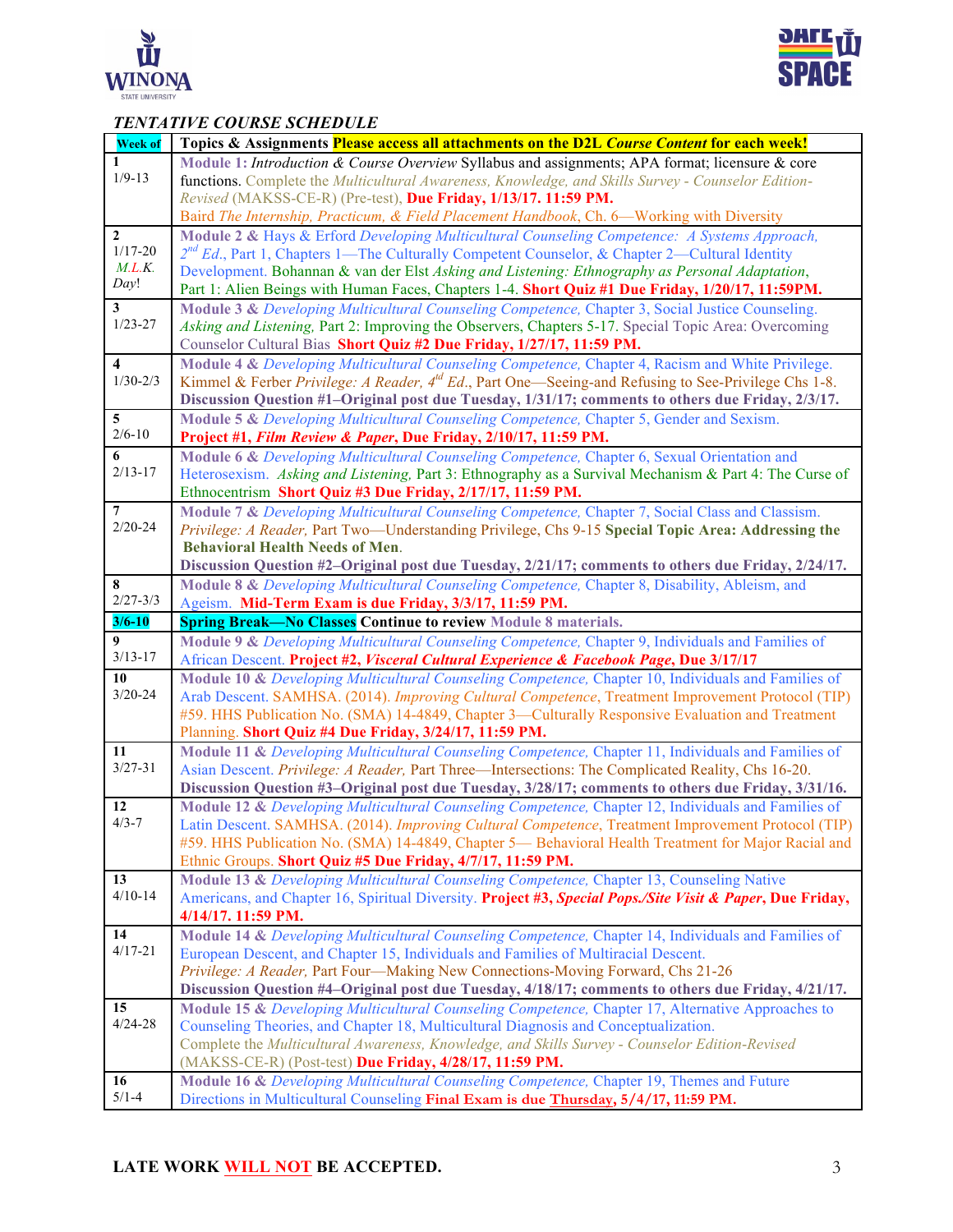



#### *GRADE SCALE*

| <b>Percentage</b>   Points |         | Grade   Percentage   Points |             | Grade |
|----------------------------|---------|-----------------------------|-------------|-------|
| $100 - 93\%$               | 600-554 | $92 - 86\%$                 | $553 - 509$ |       |
| $85 - 79\%$                | 510-467 | 78-72%                      | 468-426     |       |

#### **ASSIGNMENTS**

## **NOTE: All assignments must be completed—students cannot self-select (i.e., "pick-&-choose") which assignments to complete; all assignments are required for a passing grade!**

*0. MAKSS-CE-R Pre-and Post-Test Assessment (Ungraded)*

The *Multicultural Awareness, Knowledge, and Skills Survey* - *Counselor Edition*-*Revised* (MAKSS-CE-R), is designed to measure an individual's multicultural counseling awareness, knowledge, and skills, and more specifically, to assess the impact of training on learners' multicultural counseling competence. You will complete the 33-items assessment the first week of class (and you can easily self-score this), and again week 15, to measure your multicultural counseling competency development.

#### *I. EXAMS (Midterm Exam 50 points; Final Exam 50 points)*

We will have a 25-question, multiple choice (worth 50 points) *Mid-term Exam* covering chapters 1-8, due Week 8, 3/3/17 11:59 PM, and a 25-question, multiple choice (worth 50 points) *Final Exam* covering chapters 9-19, due Week 16, Thursday, 5/4/17 11:59 PM, taken from the primary course textbook, *Developing Multicultural Counseling Competence: A Systems Approach, 2nd Ed*., by Hays & Erford. *II. SHORT QUIZZES (5 quizzes, 20 points each, totaling 100 points)*

There will be five short quizzes—the first three from Bohannan & van der Elst's *Asking and Listening: Ethnography as Personal Adaptation*, and the last two are from SAMHSA. (2014). *Improving Cultural Competence*, Treatment Improvement Protocol #59. HHS Publication No. (SMA) 14-4849, Chapter 3— Culturally Responsive Evaluation and Treatment Planning (Quiz 4) and Chapter 5—Behavioral Health Treatment for Major Racial and Ethnic Groups (Quiz 5). Each quiz is 10 m/c questions worth 20 points. *III. D2L DISCUSSIONS (25 points each; 100 points total)*

Students will discuss specific topics outlined by the instructor (see D2L "Discussion" page). We will have four discussion boards from Kimmel & Ferber's *Privilege: A Reader, 4th Ed.* throughout the semester. Course texts and scholarly literature should be used to support comments and opinions, to include citing and referencing at the bottom of your post, at least one source in each post to support your comments and opinions about that topic. Students are required to view a minimum of 10 peers' posts, and to respond thoughtfully to at least two peers' posts.

- Discussion Question #1–Original post due Tuesday,  $1/31/17$ ; comments to others due Friday,  $2/3/17$ .
- Discussion Question #2–Original post due Tuesday, 2/21/17; comments to others due Friday, 2/24/17.
- Discussion Question #3–Original post due Tuesday,  $3/28/17$ ; comments to others due Friday,  $3/31/17$ .

• Discussion Question #4–Original post due Tuesday,  $4/18/17$ ; comments to others due Friday,  $4/21/17$ . **Grading Rubric for D2L Discussion Questions**—See D2L Course page: *Assessment* tab, *Rubrics*, *Discussion Board - 25 pt.*

### *PROJECTS: (There are 3 projects worth 300 points total)*

**Project #1: Film Review & Paper, 50 points.** Students will choose a video/film (e.g., movie, documentary, or docudrama) that examines multicultural issues and addiction and write a critical analysis of the film's depiction of **implicit** and **explicit bias**, discrimination, prejudice, stereotyping, ethnocentrism and/or other terms and concepts learned about in class. Discuss how your own bias surfaced while watching or writing about the film, and explain how this bias, if left undetected, could interfere in forming a therapeutic alliance in a future client/counselor relationship. Additionally, choose a character from the film and consider this character as your future client. Discuss how this "client" may view you as a counselor and what implications this may have for effective treatment.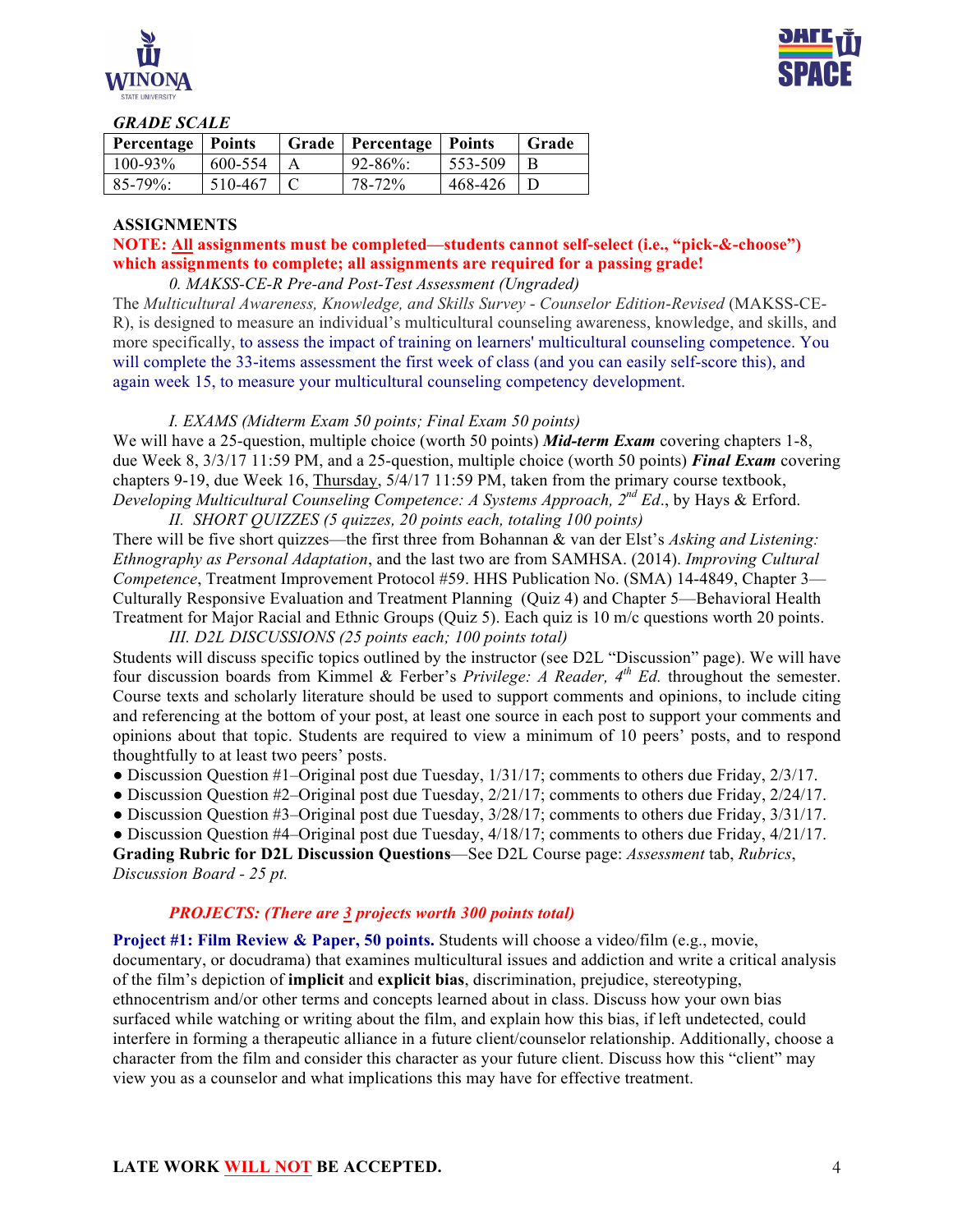



**Paper length**: 2-3 pages, not including a cover and reference page. It is necessary to cite sources to support your beliefs. How do the authors of the texts or other scholarly sources explain what you are experiencing and what does your ethical code mandate you to do? *Use APA format and maintain third person usage when not personally reflecting.*

**Grading**: implicit and explicit examples–20 points; self-awareness and personal reflection–10 points; client worldview–10 points; APA format, writing style/grammar, and citing support, and ethical mandates–10 points; **Total=50 points, due Week 5, 2/10/17, 11:59 PM.** Submit to the *Assignments*.

**Project #2: Visceral Cultural Experience & Social Media Page, 100 points.** In order to work toward cultural competency, it is important that you read, experience, and learn about what and how minority cultures and/or disadvantaged groups feel and experience. Empathy, as Carl Rogers taught us, is a necessary attribute for the clinician to possess in order to form a therapeutic alliance with the client. Empathy begins by understanding the client through *their* worldview. Project #2 will afford you two opportunities to experience actually "walking in the shoes" of the Other. For both Part 1 and Part 2, consider pre-visit research and ethnographic reconnaissance.

**Students will craft a social media page (e.g., Facebook, Tumbr, Weebly, etc.) documenting their experience. Total = 100 points. The completed assignment is due Week 9, 3/17/17, 11:59 PM.** 

1. Blog/record your thoughts, feelings,  $\&$  experiences from both Parts 1  $\&$  2 by using concepts and terms from the course material. **Email the instructor and all class participants your blog's URL. Also, make sure you disable controls so folks can access your site without needing to set up an account. Also, get started early, planning to visit sites over Spring break.**

• What and how did you feel, and how did these two experiences help you gain awareness of or new perspectives on white privilege and/or of how the minority culture navigates their surroundings and any personal biases that you were not aware of before these experiences? (self-awareness and reflection). Compare and contrast these experiences. **(20 pts)**

Using your best multimedia platform creativity while employing your graduate learner, professional, and ethical judgment, assemble a mosaic to describe your experience —photos of sites and artifacts (e.g., photo of menu, etc.); music or videos that express to your audience your thoughts and emotions, or that come from the cultures your visited; **(20 pts)**

2. From *Part 1*, consider what services the clientele utilize (or might need) and create a resource list, including contact information, or provide direct links**. (10 pts)**

- 3. From *Part 2*, describe in your blog the cultural group you visited
	- Thoughtfully include what you surmise they (client's worldview) experience on a daily basis as Other in a white-dominated society (use concepts and terms from the course material and your own personal research). **(20 pts)**

4. From *Part 1* or *Part 2,* describe, based on course materials, how you would assess and apply counseling strategies for an individual from this culture/status group who is experiencing cooccurring mental health and substance abuse disorders (cultural and clinical competency). **(10 pts)** 5. Provide thoughtful, informed responses on two peers' blogs by **3/24/17**. **(20 pts**—10 pts each**)**

*Part 1.* You will go to a local resource selected from the list below and have a meal. Yes, there is such a thing as a free lunch. You will need to figure out how to navigate your environment, which includes figuring out where to park to maintain your conspicuousness and anonymity. Go in, get in line, find a place to sit, and eat. Do not feel that you are taking food away from someone who needs it, they have plenty to go around. To gain the full experience, try to push yourself out of your level of comfort. It will be important for you to try to have conversations with other patrons. If you go with fellow classmates or friends, **do not sit together**. **You may not announce yourself,** such as, "I am a student at Winona State doing a school project." Also, no substitutions—you must attend a "free meal" program.

**Suggested Sites: La Crosse, WI**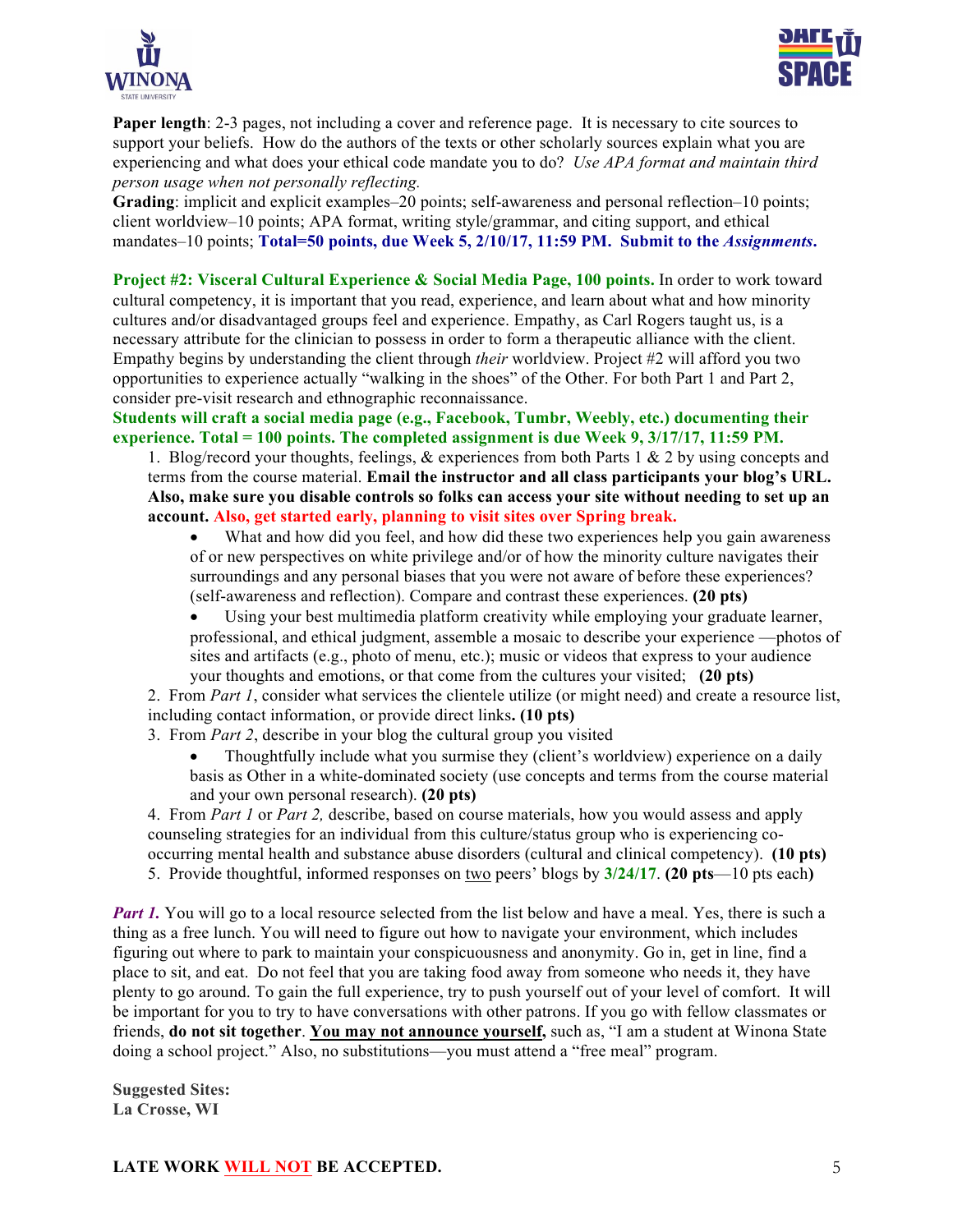



- **Place of Grace (Catholic Worker House):** Meals served Thursday evenings 4:30-7:00 pm and Sunday 2:00-4:00 pm. 919 Hood St., La Crosse, WI 54601 (608) 782-6224.
- **Come for Supper:** Meals every Tuesday at 5:00 pm. Everyone is welcome. Our Savior's Lutheran Church, 612 Division St., La Crosse, WI 54601 (608) 782-3468.
- **Monday's Meals:** Free meal program every Monday at 5:00 pm. Everyone is welcome. St. Luke's United Methodist Church. 1022 Caledonia St., La Crosse, WI 54604 (608) 782-6421.

### **Rochester, MN**

- **Saturday Noon Meals:** 11:00 am social hour, 12:00 pm sit-down, family-style meal served every Saturday at Christ United Methodist Church (enter on the east side, the door near 4th St SW)**,** 400 5th Avenue SW, Rochester, MN 55902 (507) 289-4019 \* "*Christ United Methodist Church is a Reconciling Congregation. We acknowledge anyone who has felt the pain of exclusion and discrimination. Therefore, with open hearts, open minds, and open doors, we welcome people of all races, nationalities, theologies, and abilities. We welcome people of all sexual orientations and gender identities. We offer a safe and compassionate place to reconcile faith, identity, hope, understanding, and mutual respect*."
- **Salvation Army Meals Programs:** Noon Meal Program, Monday through Friday, 12:00 to 12:45 pm, and Evening Meal Program, Mondays and Fridays, 6:00 pm, Salvation Army Service Center, 20 1<sup>st</sup> Avenue NE, Rochester, MN 55906 (507) 288-3663

### **Winona, MN**

- **Bethany House (Catholic Worker House):** Mondays and Fridays, 6:00 pm, 832 W. Broadway, Winona, MN 55987 (507) 454-8094
- **Central Lutheran Church:** Every Wednesday from 5:00-6:15 PM Central Lutheran Church hosts a delicious home made meal open to everybody in the community. All meals are all-you-can-eat. A free-will offering is accepted from those able to contribute, but not at all required. 259 West Wabasha Street, Winona, MN, 55987 (507) 452-5156
- **Souper Tuesdays:** A free meal and fellowship every Tuesday from 11:30 am to 1:00 pm, Wesley United Methodist Church, 114 West Broadway, Winona, MN 55987 (507) 452-6783

## **Minneapolis, MN**

- **CRS Minneapolis**—*Free Community Meals* list: http://csrmpls.info/freemeals and https://theopendoorpantry.org/resources/community-meals/
- **Free Public Meals:** House of Charity Food Centre is located in downtown Minneapolis, 510 South 8th Street, Minneapolis, MN 55404 (612) 594-2000. Monday through Friday 8:30 - 9:00 am, breakfast for women and children. Noon - 1:00 pm Lunch open to all. Weekends, 10:30 - 11:30 am, brunch open to all. *"We are the only public lunch program in Minneapolis open every day of the year. Staff and volunteers prepare and serve free, hot, nutritious meals to 350 men, women, & children each day."*

*Part 2.* You will visit a shopping area, restaurant, bakery, or another cultural business of your choosing. *Please—the intention is for more than just going to an Americanized Japanese Steakhouse, or Mexican, Chinese, or Thai restaurant*! If you have questions about a setting, contact me beforehand. Full cultural immersion is your objective. Purchasing gas and buying an item at a gas station on North Broadway owned by people of Somali descent, or walking through a local Halal butcher shop/meat market does not count, either! To gain the full visceral experience of what it feels like to be the minority culture you will need to push yourself out of your comfort zone and have conversations with those who may not understand you, nor you understand them. Ordering something to eat, inquiring about a product that you may or may not want to purchase, and having conversations with employees and customers at one of the locations listed below (under "Some Ideas For You"), could accomplish this experience. But, I want you to sit for a while and "people watch." Use all of your participant-observation skills.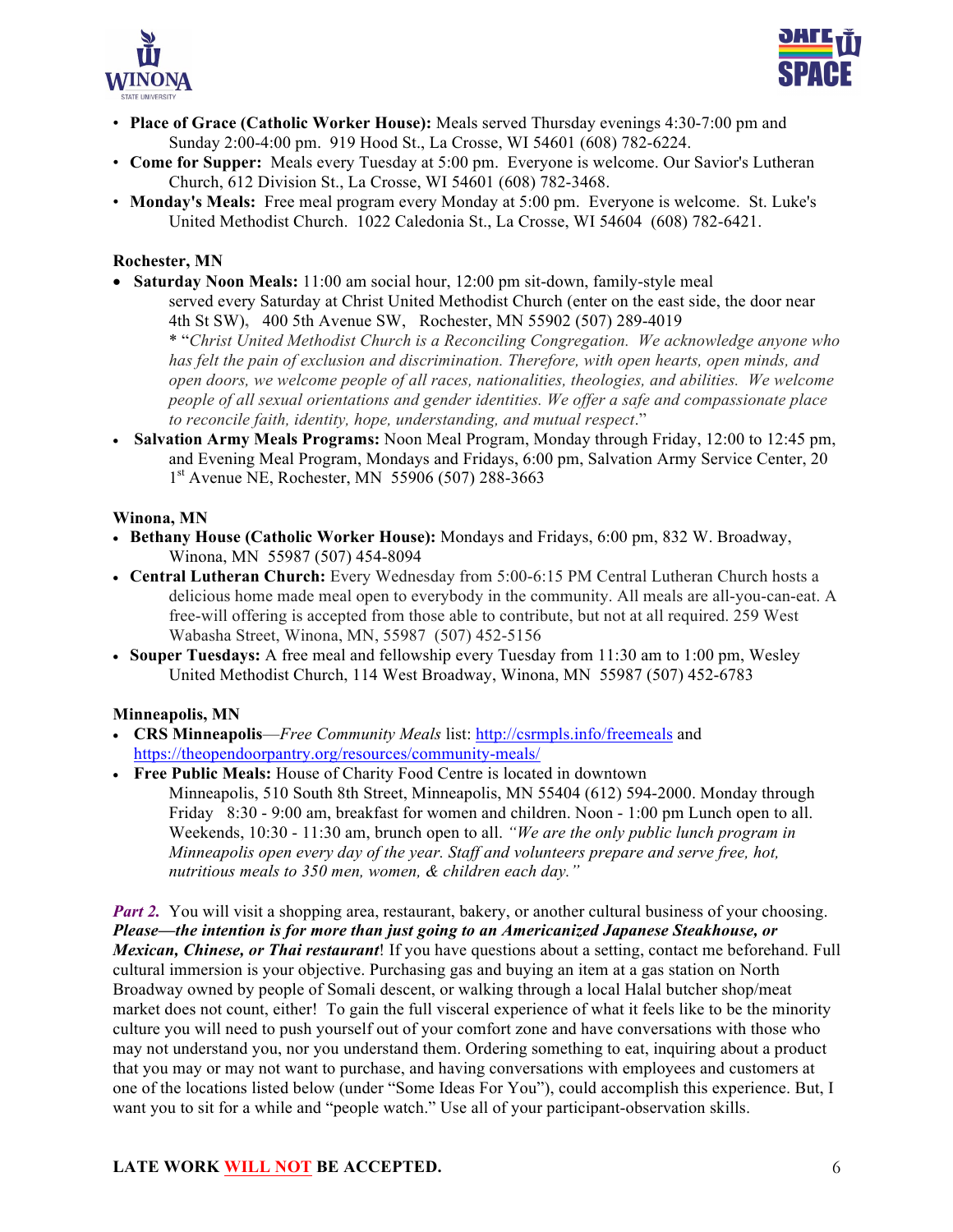



• You may substitute a religious service or activity, such as at the St. Kosmas and Damianos Greek Orthodox Church, Masjed Abu Bakr Al-Seddiq, Hindu Samaj Temple, Buddhist Support Society (temple), or the B'nai Israel Synagogue & Dan Abraham Jewish Cultural Center, all of which are in Rochester, Minnesota. I'm sure similar institutions exist in Winona or La Crosse, and especially in the Twin Cities.

## **SOME IDEAS FOR YOU**

- **Shabelle Grocery & Restaurant** -Specializes in authentic African foods ranging from specialty meats, fish, grains, grocery, oils, fresh produce & spices. 2325 East Franklin Ave., Minneapolis, MN 55406 (612) 333-1101
- **Blue Nile Ethiopian Restaurant**, 2027 E Franklin Ave, Minneapolis, MN 55404 (612) 338-3000
- **Flamingo Ethiopian Restaurant,** 490 N Syndicate St, St Paul, MN 55104 (651) 917-9332
- **Holy Land Bakery & Deli** (Middle East), 2513 Central Ave NE, Mpls, MN 55418 612) 781- 2627
- **Fasika Ethiopian Restaurant**, 510 Snelling Ave N., St. Paul, MN 55104 (651) 646-4747
- **Chimborazo** (Ecuadorian), 851 Central Ave**.,** Minneapolis, MN 55418 (612) 788-1328

• **Suuqa Karmel** (Karmel Square Somali Mall), 2936-2944 Pillsbury Ave S, Minneapolis, MN 55408 *Karmel Square is a microcosm of Somalia's rich cultural traditions- Somali snacks can be purchased, as well as prayer rugs- but most importantly, the mall has become a meeting place for the transplanted Somali community. The Suuqa Karmel adjoins Karmel Square and houses small, minority and immigrant owned businesses in a bazaar-type setting.*

- **Safari Restaurant** (Somali), 3010 4th Avenue So., Minneapolis, MN 55408 (612) 353-5341
- **Qoraxlow Restaurant** (Somali), 2910 Pillsbury Ave S Minneapolis, MN 55408 (612) 822-4480
- **Hamdi Restaurant** (Somali), 818 E Lake St, Minneapolis, MN 55407 (612) 823-9660
- **Mercado Central**, a Latin American, open-air shopping experience—groceries, restaurants, clothing, etc. 1515 E. Lake St., Minneapolis, MN 55407 (612) 728-5400 Hours: Monday-Sunday, 10:30 am - 6:30 pm. http://visitlakestreet.com/directory/category/mercado-central
- **International Marketplace,** often referred to as the "Hmongtown Marketplace" or "Hmong Flea Market," is located a few blocks from the State Capitol, 217 Como Avenue, St. Paul, MN 55103 (651) 487-3700 or 9612) 382-6403 open 8:00 am to 7:00 pm daily.
- **Destiny Café**, authentic Hmong food, .995 University Avenue West St Paul, MN 55104-4796 (651) 649-0394

You can also search for ethnic cuisine at: http://www.urbanspoon.com/c/29/Twin-Cities-restaurants.html **LGTBQ**

- **Lush Food Bar** (restaurant)**,** 990 Central Ave NE, Minneapolis, MN 55413 (612) 208-0358
- **Lyn 65**, 6439 Lyndale Avenue S., Richfield, MN (612) 353-5501
- **Red Cow**, 393 Selby Avenue, St. Paul, MN 55102 (651) 789-0545
- **Café Brenda**, 300 First Ave N., Minneapolis, MN 55401 (612) 342-9230
- **Hopscotch Grill**, 600 Hennepin Ave S., Minneapolis, MN 55403 (612) 656-7300

**Project #3: Special Populations/Cultural Diversity and Treatment Site Visit & Paper, 150 points):** You will select and research one of the seven State-mandated special populations of your choosing. Your paper must cover the six assigned question areas from one of the seven special population groups (see *LADC Cultural Diversity Requirements*, pp. 9-10 below), and it must include an on-site visit to a culturally-specific treatment provider (see list of suggested sites below), as well as reference and resource lists. Ensure there is a match between the population/group you are investigating and your site visit!

**Paper length**: 7-8 pages, not including a cover and reference page. You must support your findings with current research beyond the course textbooks utilizing a minimum of 5 sources (books, journal articles, scholarly web sites) referencing counseling diverse populations. Make sure you are thorough; use higher-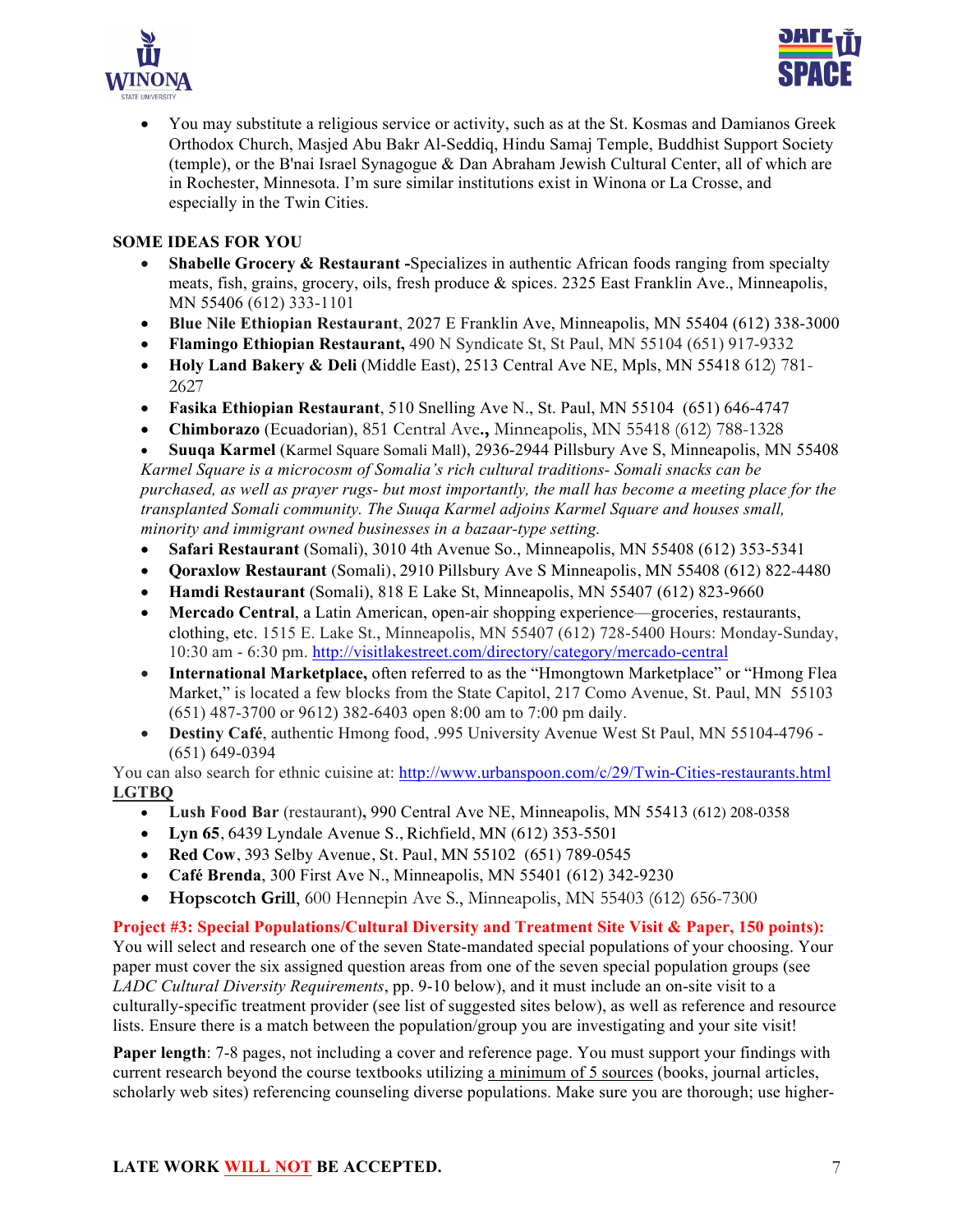



level reasoning and critical thinking in your paper. *Use APA format and maintain third person usage when not personally reflecting.*

**Grading**: APA format, writing style/ grammar, and citing support—**20 points**; adequate coverage of the six assigned questions (**hint:** each question should be a topic heading)—**130 points**:

- Historical population overview in Minnesota–20 pts;
- Biopsychosocial factors that provide strengths and challenges–20 pts;
- Factors that contribute to increased co-occurring disorders–20 pts;
- Cultural considerations for counseling and evidence-based or evidence-informed counseling approaches–30 pts;
- Description of agency, including history, population served, theoretical perspectives embraced and evidence-based (or evidence-informed) treatment approaches utilized, and therapeutic specialties—30 pts.
- Resource list for populations investigated—10 pts.
- **Total = 150 points, due Week 13, 4/14/17, 11:59 PM. Submit to** *Assignments***.**

### **Assignment Resources**

- SAMHSA. (2014). *Improving Cultural Competence*, Treatment Improvement Protocol (TIP) #59. HHS Publication No. (SMA) 14-4849. Available for free download at: http://store.samhsa.gov/shin/content//SMA14-4849/SMA14-4849.pdf
- Missouri Coalition for Community Behavioral Health website: http://www.mocoalition.org/documents/bibliography-of-cultural-competence-in-substance-abusetreatment.pdf#!cultural-competency/c20kp
- Directory of Minnesota Organizations: Serving Diverse Populations http://www.namihelps.org/Diverse-Populations-Directory.pdf

## *LADC Continuing Education & Cultural Diversity Requirements*

http://mn.gov/health-licensing-boards/behavioral-health/ladcandtemporarypermit/ladccontinuingeducation.jsp

Licenses issued after July 1, 2010: For the first renewal period you are required to obtain and report 40 hours. You may include cultural diversity hours in the 40 CE hours For the second renewal period you are required to obtain and report 40 hours, including completion of all cultural diversity hours. Of the 40 hours, you must report 18 hours of cultural diversity training by this renewal. You may report all 18 hours of cultural diversity training in the first reporting period or all in the second reporting period or a combination of the two. **All Licensees:** For the **remainder** of renewals after the third renewal period you must report a total of 40 hours, and of the 40 hours 6 must be in ethics (rules of professional conduct) and 6 must be in cultural diversity. Cultural Diversity Requirements –the minimum that must be met by the third renewal period is 18 hours. The 18 hours can be all in one area or any combination of the seven areas totaling 18 hours. There are seven areas of cultural diversity:

- *African American Asian American Chicano/Latino Deaf & Hard of Hearing*
- *Disability LGTBQ* *Native American \*Identified Populations (Effective 08/01/04)*

 \*Continuing education hours about Identified Population Groups include gaining knowledge of issues in substance abuse disorders as they particularly relate to: (1) Men; (2) Women; (3) Adolescents; (4) Elderly persons; and (5) Lesbian, gay, bisexual, transgender, and questioning (LGBTQ) persons.

- "Deaf" means a hearing loss of such severity that the individual must depend primarily upon visual communication such as writing, lip reading, manual communication, and gestures.
- "Deaf-blind" means a combination of vision and hearing loss that interferes with acquiring information from the environment to the extent that compensatory strategies and skills are necessary to access that or other information.
- "Disability" means a condition or characteristic causing a person to: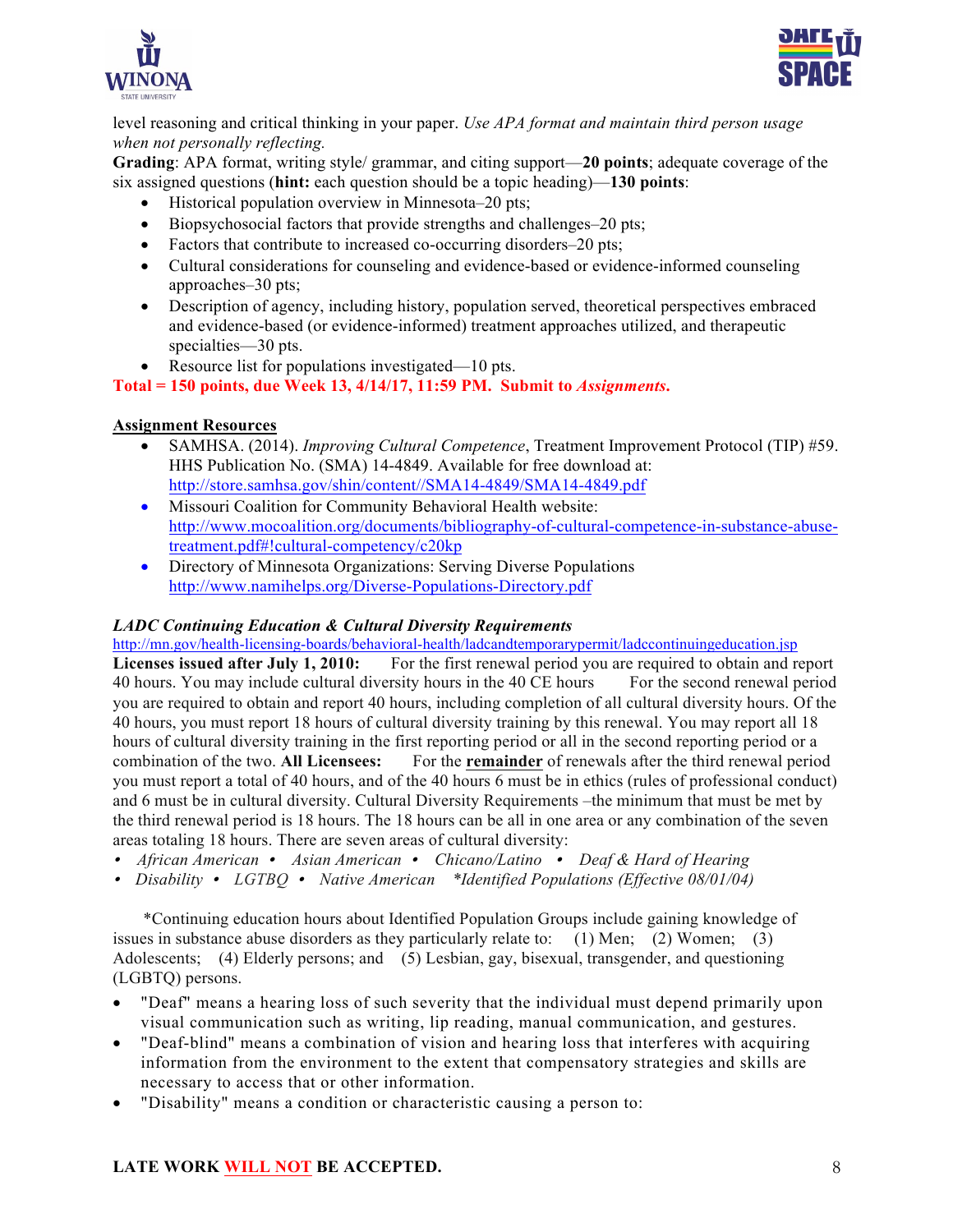



- o have a physical, sensory, or mental impairment that materially limits one or more major life activities;
- o have a record of such an impairment; or
- o be regarded as having such an impairment.
- "Ethnic minority group" means persons of African American, Asian American, Native American, or Chicano/Latino descent.

## **I. Native American issues, including knowledge of:**

- the history of the Native American experience in the United States and its effects on the influence of alcohol and drug use among Native Americans;
- the progression of social scientific thought and its influence on Native Americans as it relates to alcohol and drugs;
- how therapists demonstrate sensitivity for a client's healthy, culturally appropriate lifestyle;
- knowledge of cultural practices that will recreate a supportive, alcohol-free environment;
- awareness and ability to identify the dynamics of an alcohol and drug subculture, as opposed to traditional Native American practices, including family dynamics; and
- identify and visit at least one community agency whose focus is practicing with Native American clients.

## **II. Asian American issues, including knowledge of:**

- the various subgroups within the Asian American population in the greater Twin Cities metropolitan area, including their languages, religious practices, and place of origin, and émigrés or refugee issues;
- understanding Asian American family dynamics, its traditional values, and its relation to recovery from alcohol and drug abuse;
- current trends of alcohol and drug abuse among Asian Americans;
- various approaches to practicing with Asian American clients, including prevention, intervention, treatment, and continuing care approaches;
- understanding cultural assets, and spiritual and religious healing as they relate to the recovery from alcohol and drug abuse; and
- identify and visit at least one community agency whose focus is practicing with Native American clients.

## **III. Chicano/Latino issues, including knowledge of:**

- the various subgroups within the Chicano/Latino population in the Minnesota and the greater Twin Cities metropolitan area;
- current trends of alcohol and drug abuse among the Chicano/Latino community;
- various approaches to serving the Chicano/Latino client, including prevention, intervention, treatment, and continuing care approaches;
- understanding Chicano/Latino family dynamics and its relationship to recovery from alcohol and drug abuse;
- understanding cultural assets as they relate to recovery from alcohol and drug abuse; and
- identify and visit at least one community agency whose focus is practicing with Chicano/Latino clients.

## **IV. African American (and African émigré/refugee) issues, including knowledge of:**

• the various subgroups within the African American population in the United States, including émigrés or refugee groups and the issues they present with;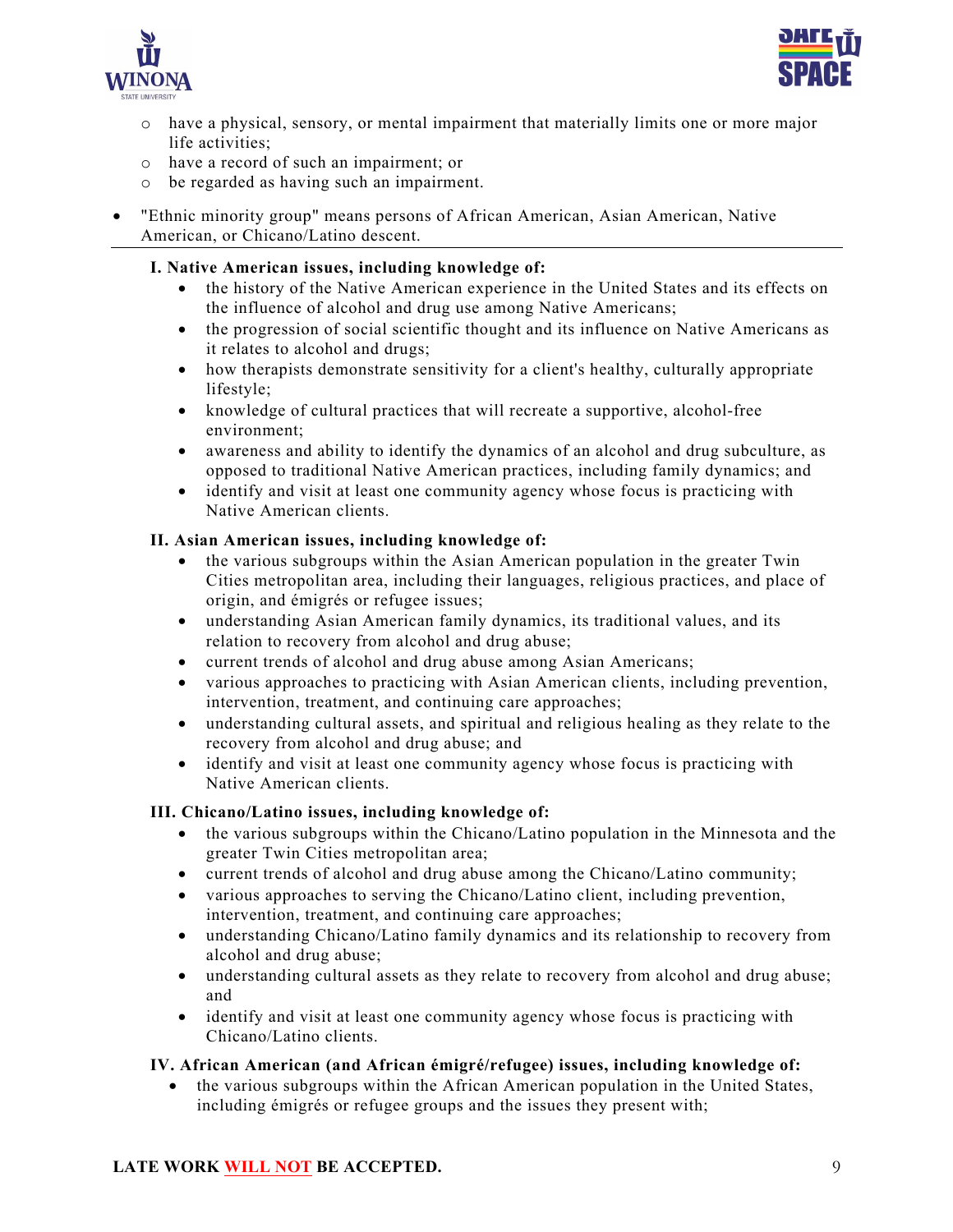



- current trends of alcohol and drug abuse among the African American community, and the African émigrés or refugee communities;
- various approaches to serving the African American client, and the African émigrés or refugee client, including prevention, intervention, treatment, and continuing care approaches;
- understanding African American and African émigré or refugee family dynamics and its relationship to recovery from alcohol and drug abuse;
- understanding cultural assets as they relate to recovery from alcohol and drug abuse; and
- identify and visit at least one community agency whose focus is practicing with African American and/or African émigré or refugee clients.

## **V. LGBTQ issues, including knowledge of:**

- historical and evolving perspectives on homosexuality;
- unique elements surround LGBTQ chemical dependency, including emotional issues, peer pressure, societal roles, personal and cultural stresses resulting from anti-gay bias (such as homophobia and heterosexism), and stigmatization and resulting tension of being a member of a marginalized community;
- LGBTQ community history, customs, values, social and behavioral norms and rituals;
- health problems, such as STDs, HIV/AIDS and hepatitis, and lifecycle issues associated with addiction;
- understanding LGBTQ family dynamics and its relationship to recovery from alcohol and drug abuse; and
- identify and visit at least one community agency whose focus is practicing with LGBTQ clients.

## **VI. Deaf American issues, including knowledge of:**

- understanding of the continuing oppression deaf, deaf-blind, hard-of-hearing, and late-deafened people face;
- psychosocial aspects and family dynamics of being deaf, deaf-blind, hard-of-hearing, or late-deafened;
- issues surrounding chemical dependency and people who are deaf, deaf-blind, hardof-hearing, or late-deafened, including barriers, such as confidentiality, accessibility, and social stigma, to assessment, treatment, and recovery for chemically dependent deaf, deaf-blind, hard-of-hearing, or late-deafened people;
- various approaches to serving the deaf, deaf-blind, hard-of-hearing, or late-deafened client, including prevention, intervention, treatment, and continuing care approaches;
- deaf culture, norms, community, and issues relative to and differences among deaf, deaf-blind, hard-of-hearing, or late-deafened persons; and
- identify and visit at least one community agency whose focus is serving the deaf, deaf-blind, hard-of-hearing, or late-deafened clients.

### **VII. Disability issues, including knowledge of:**

- disability awareness and identification of disabled groups in Minnesota,
- overview of chemical dependency and disability;
- familiarity with the Americans with Disabilities Act;
- Barriers to treatment and their implications for accessing treatment, exit planning, and aftercare support;
- adaptations of methods and materials for increased effectiveness in practicing alcohol and drug counseling with persons with disabilities; and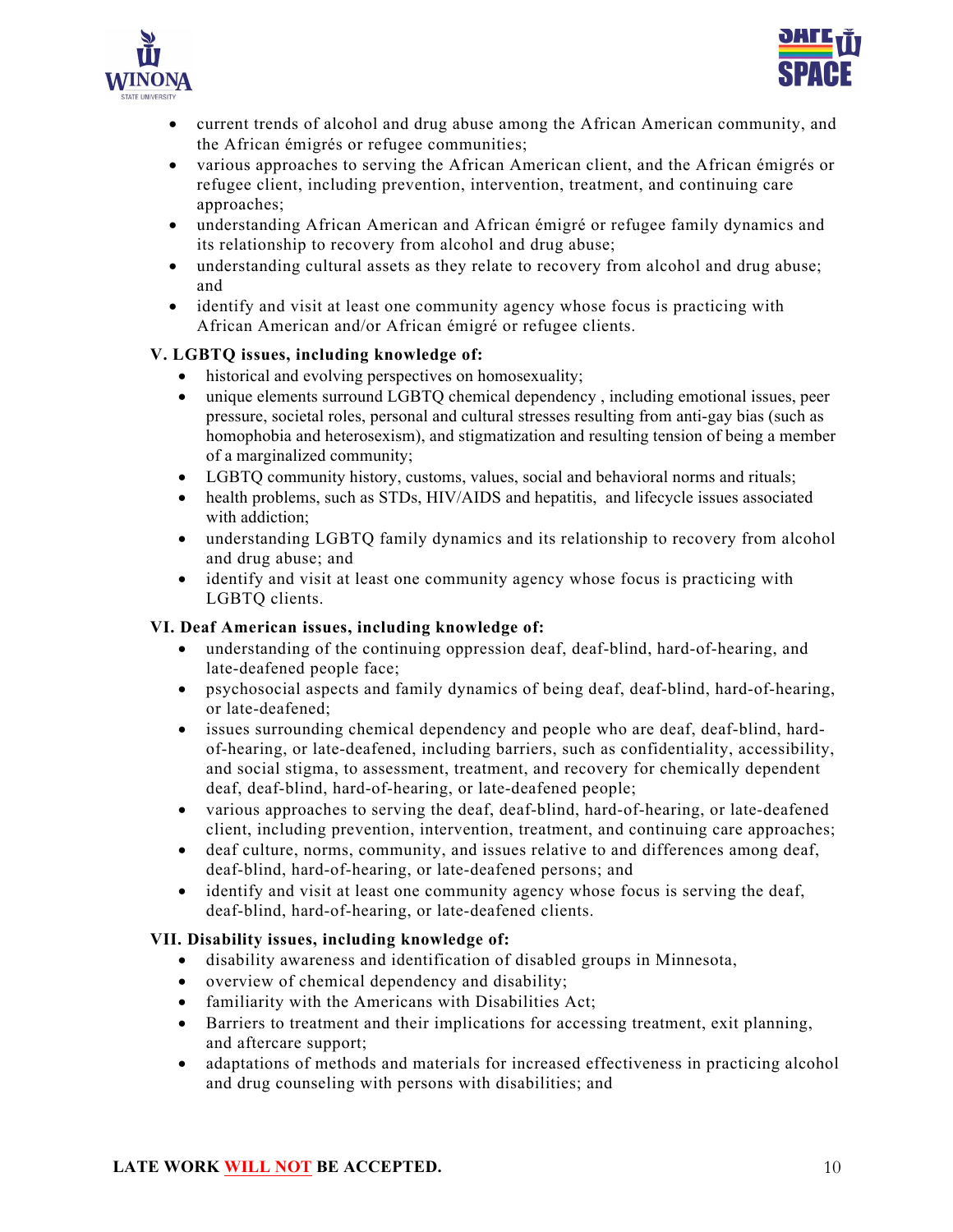



identify and visit at least one community agency whose focus is practicing with disabled clients.

#### **Suggested Sites for Visitation:**

When contacting an agency, introduce yourself and your current educational pursuits, describe the course assignment, and request a tour and brief interview with a program coordinator, lead or supervising counselor, or member of the leadership team. Approach this as you would a job interview. Do some preliminary research about the agency and population(s) served prior to your visit. Review the above diversity questions prior to your visit. You may want to consider a site visit for a population of organization you may want to work with/for in the future. Also, consider using this trip to complete one or more of the assignments/ experiences for Paper #2 (above).

**PRIDE Institute – Minnesota**, 14400 Martin Dr. Eden Prairie, MN 55344 (952) 934-7554 http://pride-institute.com *PRIDE Institute is committed to providing lesbian, gay, bisexual, and transgender people a road to recovery through evidence-based substance abuse, sexual health, and mental health treatment. PRIDE Institute strengthens resiliency and enhances the wellness of LGBT people through treatment programs grounded in the traditions of recovery while incorporating current evidence-based practices.*

**Comunidades Latinas Unidas En Servicio (CLUES),** 720 East Lake St., Minneapolis, MN 55407 (612) 746-3500 or 797 East 7th Street St. Paul, MN 55106 (651) 379-4200 http://www.clues.org/home.aspx *CLUES Chemical Health Services provide a non-threatening environment within the Latino community where adults and adolescents are able to work on improving their chemical dependency and drug abuse behavior patterns. We offer chemical health assessments, education and prevention classes, outpatient chemical dependency treatment, aftercare, reintegration support for families, and DUI violation mandated chemical health classes, all of which assist clients as they move into a healthy, rewarding, self-sufficient and sober lifestyle. Our linguistically appropriate and culturally proficient programs assist clients on their road to recovery and well-being while fostering a safe and dignified environment for personal growth.*

**Vinland National Center–Main Campus**, 3675 Ihduhapi Road, Loretto, MN 55357 (763) 479.3555; **Vinland National Center–Outpatient**, 931 20th Avenue Northeast, Minneapolis, MN 55418 (763) 479.3555 http://www.vinlandcenter.org *Vinland National Center enables individuals with multiple disabilities to live productive and fulfilling lives through a whole person approach that addresses the mind, body and spirit. Vinland's programs include behavioral health services with a focus on substance abuse for people with cognitive disabilities (e.g., TBI), vocational services and supportive housing.*

**African American Family Services/180°, Inc.—Minneapolis Office** 2616 Nicollet Avenue Minneapolis, MN 55408 (612) 871.7878 **Saint Paul Office** 1041 Selby Avenue Saint Paul, MN 55104 http://www.aafs.net/index.asp *African American Family Services works with individuals, families and communities impacted by addiction and mental illness. From our holistic standpoint, we provide culturally-specific chemical and mental health services that impact family preservation and promote community-based change and wellness in the African American community. Our mission is to help the African American individual, family, and community to reach a greater state of well-being through the delivery of community-based, culturally specific chemical health, mental health, and family preservation services. We will act as the preeminent thought and research leader on African American behavioral health and wellness.* AAFS recently merged with **180 Degrees, Inc**., 236 Clifton Ave. S., Minneapolis, MN 55403, (612) 813-5000 http://www.180degrees.org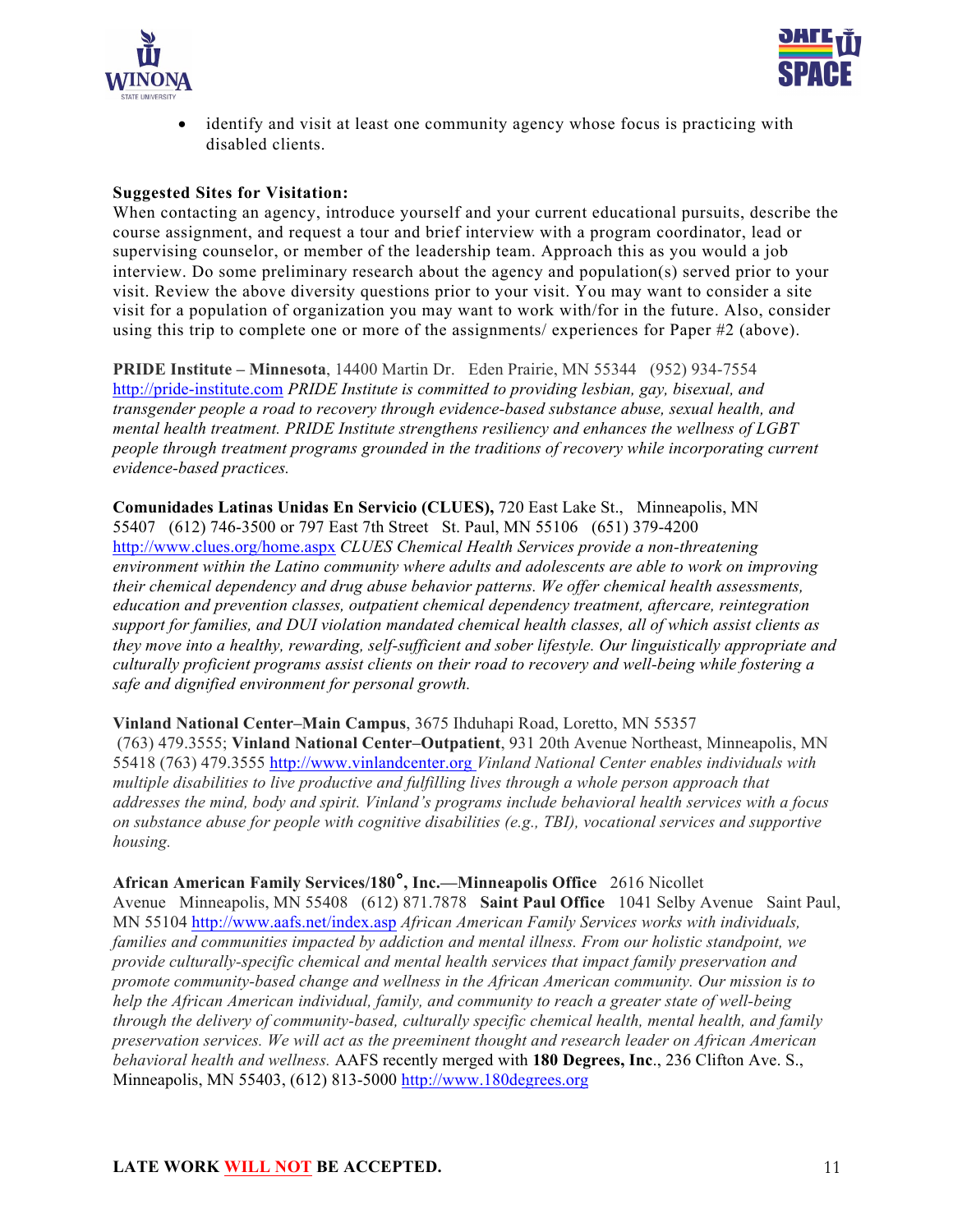



**University of Minnesota Medical Center-Fairview, Chemical Dependency Treatment for Deaf and Hard of Hearing Adults**, 2450 Riverside Ave., Minneapolis, MN 55454 Video phone: 651-964-1427; Voice: 1-800-282-3323 Email: deafhoh1@fairview.org1-800-282-3323

http://www.uofmmedicalcenter.org/Specialties/Behavioralhealth/Substanceabuse/ChemicalDependencyPr ogamforDeafandHardofHearing/index.htm "*When you need assistance for substance abuse, you can turn us in Chemical Dependency Treatment for Deaf and Hard-of-Hearing Adults. Our specialized program strives to meet your individual needs. Trained staff provides a full range of treatment options. In addition, the program offers support materials in conjunction with University of Minnesota Medical Center, Fairview, including DVDs produced in American Sign Language (ASL). Our program is available to individuals from all over the United States and Canada, providing treatment services seven days a week in ASL, with office hours Monday through Friday. Central Intake is available 7:30 a.m. to* 4:30 p.m. CST, *Monday through Friday. To begin the admission process, call Central Intake at 1-800-233-7503 or 612- 672-2736 (voice/relay).*

## **American Indian Services, Inc**., 2200 Park Ave., Minneapolis, MN 55404

(612) 813-1155 or (612) 871-2175. *AIS provides services primarily to chemically dependent American Indian adult men in transition from primary treatment. The program goal is to assist all clients in maintaining their recovery by offering, through the AIS program those concepts found in both American Indian cultural teachings/values and the clinical aspects of chemical dependency treatment/aftercare that have assisted other American Indians in their recovery.*

**Wayside House** *Wayside House provides gender specific chemical dependency and mental health care treatment to women in a supportive, safe and nurturing environment.* They have several sites in the Twin Cities! See: www.waysidehouse.org Contact: (952) 926-5626 (ask for Finn) *or* info@waysidehouse.org

## **Chrysalis - A Center for Women - Adult Chemical Dependency Program**

4432 Chicago Avenue South, Minneapolis, MN 55407 (612) 871-0118 *Primary Focus: Mix of outpatient mental health and substance abuse services for persons with co-occurring mental and substance abuse disorders, gay and lesbian, pregnant/ postpartum women, women.*

### **Indian Neighborhood Club on Alcohol and Drugs, Inc.** (612) 871-7412 1805 Portland Ave,

Minneapolis, MN 55404 *This club is dedicated to chemically dependent American Indians helping other chemically dependent persons become successful independent sober community members. The club was established to provide a program sensitive to the varied cultural needs of the chemically dependent American Indian. Today it serves primarily chemically dependent males with a residential facility complete with other recoveries, drug free atmosphere, step groups, AA meetings, and a varied array of activities sensitive to cultural issues for American Indian needs.*

**Kateri Residence**, 2408 4th Ave. S., Minneapolis, MN 55404 (612) 871-0477 *Kateri Residence is a resident living facility for Indian women with chemical dependency problems. It offers a supportive living environment while the resident is attending outpatient treatment and/or aftercare. Services available include supportive counseling, information and referral, independent living skills, peer support group, and a culture group. Residents are encouraged to continue their education, prepare for employment, and participate in other community-based programs. The organization serves all counties and reservations in Minnesota. Kateri Residence is a program of the church of St. Stephen.*

**Asian Community Health Center**, 962 University Ave W., St. Paul, MN 55104 (651) 644-7956 (acupuncture). *Limited information available.*

**Minnesota Indian Women's Resource Center**, 2300 15th Avenue South, Minneapolis, MN 55404 (612) 728-2008 http://www.miwrc.org *Services provided: outpatient substance abuse treatment, including*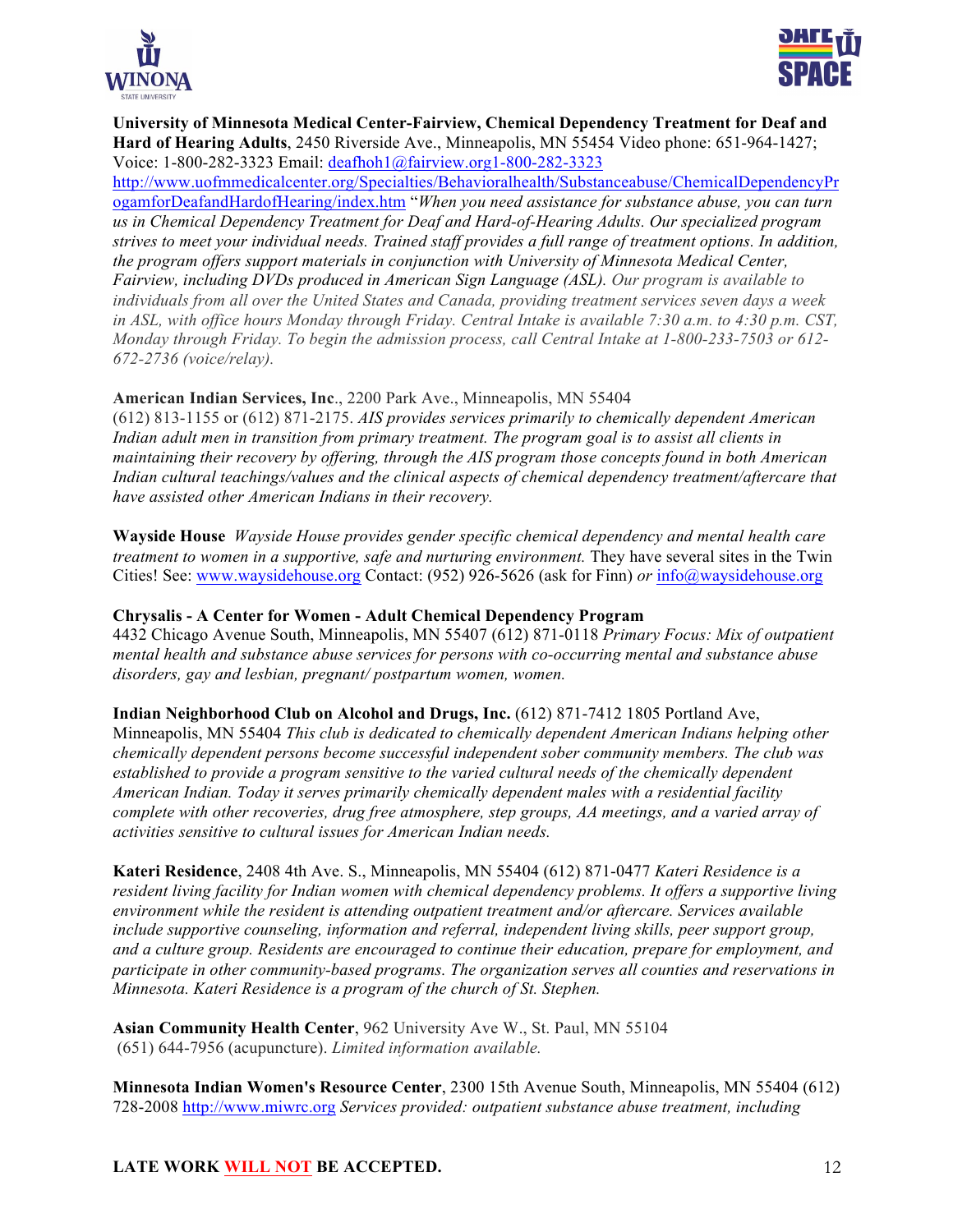



*persons with co-occurring mental and substance abuse disorders, seniors/older adults. The Access Program is designed to identify chemical abuse/dependency through a rule 25 assessment and to refer clients to appropriate services such as treatment, counseling, etc. Healing Journey Program is for late stage chemically dependent Native American women. We provide case management, education, and support services. Training and Library Program increases the information and knowledge base available about Native American women and chemical health. We provide in-depth technical assistance and offer workshops for people providing services for American Indian women. Two Medicines Outpatient Program provides both primary and relapse treatment and aftercare services. The two medicines of laughter and sharing are the path to recovery within all women.*

**Juel Fairbanks Chemical Dependency Services**, 806 North Albert Street, St. Paul, MN 55104 , (651) 644-6204 http://juelfairbanks.org *At Juel Fairbanks Chemical Dependency Services, our caring staff has an outstanding record of guiding and mentoring the chemically dependent to recover from addiction and improve mental well being. Founded by an American Indian, our programs provide a welcoming, culturally conscious environment in which clients can receive: Residential Alcohol and Drug Treatment (State Rule 31), Group Residential Housing, Outreach Services (State Rule 25 assessments & detox), Case Management and Treatment Support Services, Outpatient Services, Co-occurring Treatment Services, and Aftercare Program Services.* 

**Minneapolis American Indian Center**, 1530 East Franklin Avenue, Minneapolis, MN 55404 (612) 879-1700 http://www.maicnet.org *The COPE Program The Minneapolis American Indian Center was one of the earliest providers of chemical dependency services to the growing urban American Indian community in Minneapolis. The Chemical Dependency Program was originated in 1975, soon after the doors opened. The program has evolved and offered a number of different types of services over the years, ranging from Rule 25 assessments, to services for chronics, to primary prevention for youth. The goal of the current COPE (Creating Options for Prevention in the Environment) Program is to reduce substance abuse among at-risk urban American Indian youth by promoting protective factors through a wilderness experience that both challenges the youth, and helps reconnect them to their culture. For more information contact COPE Program Coordinator (612) 879-1702.*

**Eastern Psychological Services**, 1885 University Ave. W, Iris Park Place, Suite 25, St. Paul MN 55104 *612-203-1207 or* e-mail info@easternpsych.com Joseph Lee, MA, LP http://easternpsych.com/index.html *Limited information available.*

### **LGBTQ Adult & Adolescent Resources:**

*The Pitiful State of LGBT Substance Abuse Treatment Availability*: http://www.addictionpro.com/blogs/michaelshelton-nalgap/pitiful-state-lgbt-substance-abuse-treatment-availability

PRIDE institute, Eden Prairie/Minneapolis, MN: http://pride-institute.com/about/our-staff/residential-programclinical-staff/

LGBTQ Resources: http://www.namihelps.org/education/glbt-resources.html Children & Adolescent Resources: http://www.mentalhealthmn.org/find-support/resource-list/children-adolescentresources

LGBT and Allied Organizations: https://www.outfront.org/resources/organizations

LGBT Links: http://www.thefamilypartnership.org/index.asp?Type=B\_LIST&SEC=%7B095BDDA2-AF81-45BF-AC27-CA187ACE111E%7D

U of M Transgender Health Services: http://www.med.umn.edu/fm/phs/clinic/transgender/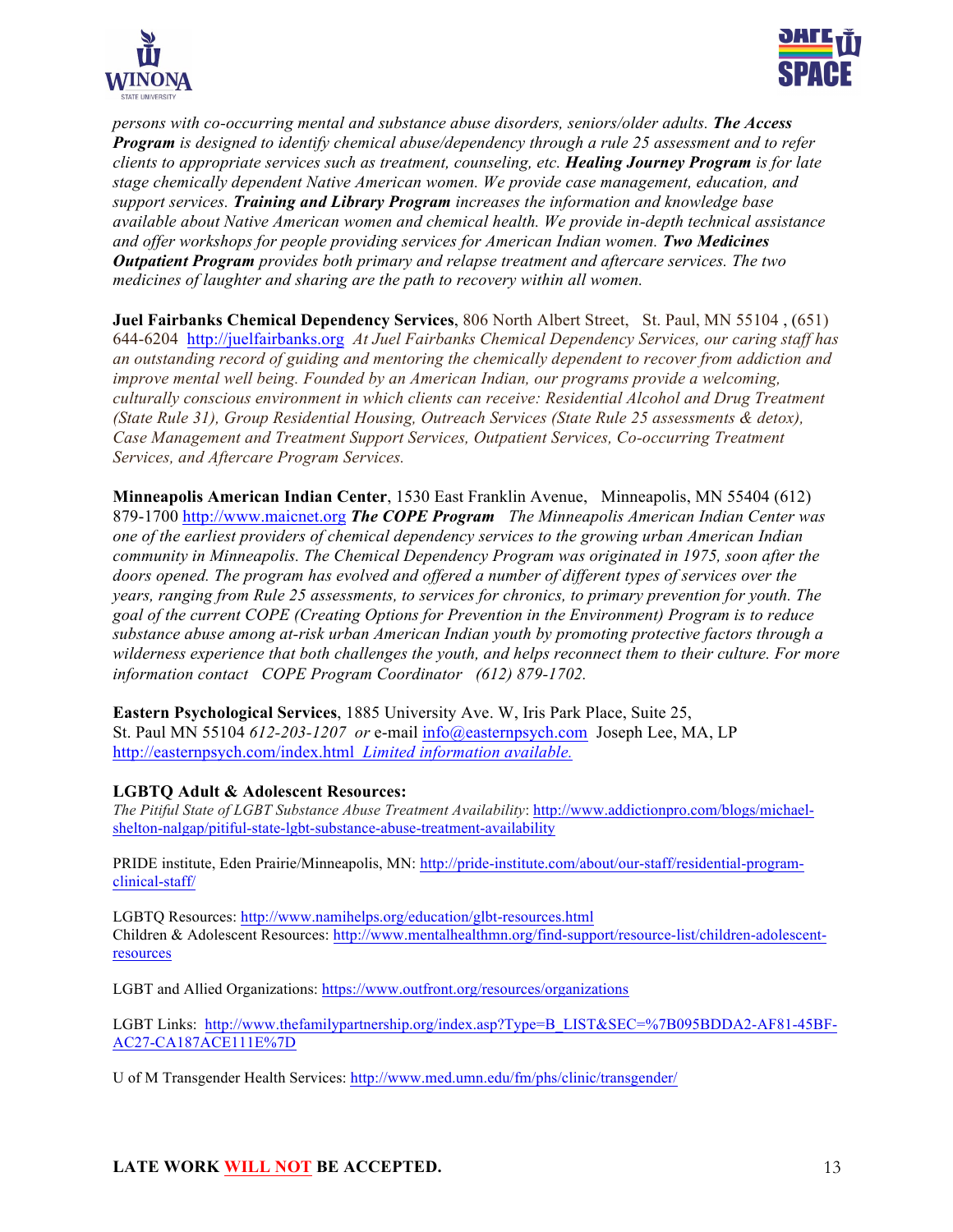



U of M Child and Adolescent Services: http://www.med.umn.edu/fm/phs/clinic/childandadolescent/home.html

#### **Suggested Resources:**

Fong, T. W. & Tsuang, J. (2007, November). Asian-Americans, addictions, and barriers to treatment, *Psychiatry*. http://www.ncbi.nlm.nih.gov/pmc/articles/PMC2860518/pdf/PE\_4\_11\_51.pdf

- Loue, S. (2003). Diversity Issues in Substance Abuse Treatment and Research. New York: Kluwer Academic/Plenum Publishers.
- Straussner, S. L. A. (2000). Ethnocultural Factors in Substance Abuse Treatment. New York: The Guilford Press.
- Moodley, R., Epp, L., & Yusuf, H. (2012). Counseling Across the Cultural Divide: The Clemmont E. Vontress Reader. Ross-on-Wye, Herefordshire, UK: PCCS Books.
- Sue, D. W. & Sue, D. (2013), Counseling the Culturally Diverse: Theory and Practice, 6<sup>th</sup> Ed. Hoboken, NJ: John Wiley & Sons, Inc.
- Pascoe, E. (1985). Racial Prejudice: *Issues in American History*. New York: Franklin Watts.

**National Asian Pacific American Families Against Substance Abuse** (NAPAFASA) is a private, nonprofit, 501(c)(3) membership organization dedicated to addressing the alcohol, tobacco, and other drug issues of Asian American and Pacific Islander (AAPI) populations on the continental U.S., Hawaii, the six Pacific Island jurisdictions and elsewhere. Founded in 1988, NAPAFASA involves service providers, families, and youth in efforts to reach API communities to promote health and social justice and to reduce substance abuse and related problems. http://www.napafasa.org/about/mission.htm

#### **Bibliography**

- Baruth, L. & Manning, M. (2012). *Multicultural counseling and psychotherapy: A lifespan approach* (5th ed.). Boston, MN: Pearson.
- Brammer, R. (2012). *Diversity in counseling* (2<sup>nd</sup> ed.). Belmont: CA: Brooks/Cole.
- Capuzzi, D. & Stauffer, M. (2012). *Foundations of addictions counseling* (end ed.). Boston, MA: Pearson.
- Davis, D. (2012). *Addictions counseling: A strengths perspective* (3<sup>rd</sup> ed.). Belmont, CA: Brooks/Cole.
- Doweiko, H. (2009). *Concepts in Chemical Dependency* (8<sup>th</sup> ed.). Belmont: CA: Books/Cole
- Fawcett, M. L., & Evans, K. (2012). *Experiential Approach for Developing Multicultural Counseling Competence.* Thousand Oaks, CA: Sage.
- Fong, T. W. & Tsuang, J. (2007, November). Asian-Americans, addictions, and barriers to treatment, *Psychiatry*.

http://www.ncbi.nlm.nih.gov/pmc/articles/PMC2860518/pdf/PE\_4\_11\_51.pdf

Krestan, J. (Ed.). (2000). *Bridges to recovery: Addiction, family therapy, and multicultural treatment.* New York: Simon & Schuster. Loue, S. (2003). *Diversity Issues in Substance Abuse Treatment and Research*. New York: Kluwer Academic/Plenum Publishers.

- Moodley, R., Epp, L., & Yusuf, H. (2012). *Counseling Across the Cultural Divide: The Clemmont E. Vontress Reader*. Ross-on-Wye, Herefordshire, UK: PCCS Books.
- Pascoe, E. (1985). Racial Prejudice: *Issues in American History*. New York: Franklin Watts.

Straussner, S. L. A. (2000). *Ethnocultural Factors in Substance Abuse Treatment*. New York: The Guilford Press.

Sue, D. W. & Sue, D. (2013), Counseling the *Culturally Diverse: Theory and Practice, 6th*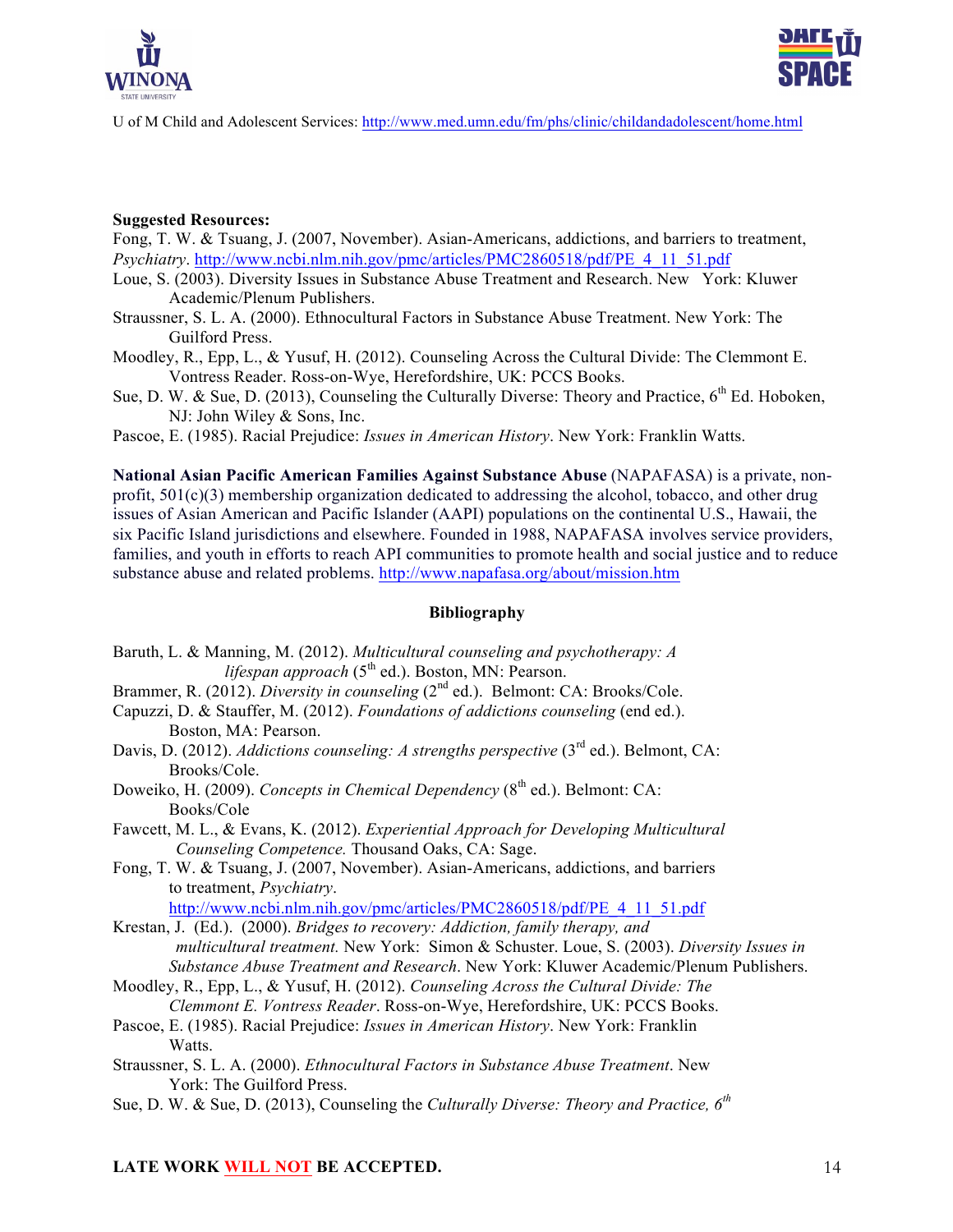

*Ed*. Hoboken, NJ: John Wiley & Sons, Inc.



## **APPENDIX A: STUDENT NOTICES**

### **WSU CED PROGRAM HANDBOOK**

The Counselor Education Department **Program Handbook** is intended to serve as a basic reference and program guide to Counselor Education Department students throughout their program of study from the time of their application for admission to the program through their program completion*.* There is a link to the handbook on the left side of each ACCP course D2L site, as well as from the CED program site: http://www.winona.edu/counseloreducation/Media/Program%20Handbook\_2016-2017\_Final.pdf

### **POLICY ON LATE OR UNFINISHED ASSIGNMENTS**

Late work is not accepted except in extreme circumstances and with prior permission of instructor. **IMPORTANT:** A grade of Incomplete (I or IP) will not be awarded except under extraordinary circumstances such as prolonged illness. If such circumstances arise, it is the student's responsibility to notify the instructor immediately. Additionally, all assignments must be completed—students cannot selfselect (i.e., "pick-&-choose") which assignments to complete; all assignments are required for a passing grade!

### **DIVERSITY & RESPECT**

Please read WSU's commitment to diversity, Growing a Vibrant Community of Diverse Learners, including the *Inclusive Excellence Syllabus Statement*, at: http://www.winona.edu/diversity/estatement.asp

**Diversity Statement:** This is meant to be a safe, welcoming, and inclusive classroom environment for students of all races, ethnicities, sexual orientations, gender identities/ variances, ages, religions, economic classes, and ability statuses. As such, you will be encouraged and challenged to use language and basic counseling techniques that are respectful, inclusive, representative and culturally appropriate.

**Students with Disabilities Notice:** Students with documented disabilities who may need accommodations, who have any medical emergency information the instructor should know of, or who need special arrangements in the event of an evacuation, should make an appointment with the instructor as soon as possible, no later than the 1st week of the term.

**Communication:** Chapter 9: Policies & Procedures (p. 47), of the *WSU Counselor Education Department's Program Handbook,* states: "Students are required to activate their Winona State University email account and to check their email regularly." This is the primary mode of communication, as well as assignment feedback provided via D2L, and it the each student's responsibility to monitor their WSU email account daily.

http://www.winona.edu/counseloreducation/media/program\_handbook\_final(2).pdf

**Confidentiality Notice:** As a reminder, all information concerning clients, supervisees, and classmates must be kept confidential. Confidentiality is a crucial element in the counseling profession and should also be upheld with clients, supervisees, and peers. Any discussion should be conducted in such a manner that persons are protected by the limits of confidentiality. Confidentiality will be broken if there is evidence that you have been or pose a potential danger to others or if you break ethical or legal standards as established by the Counseling Profession. Be sure to respect confidentiality outside the class. Do not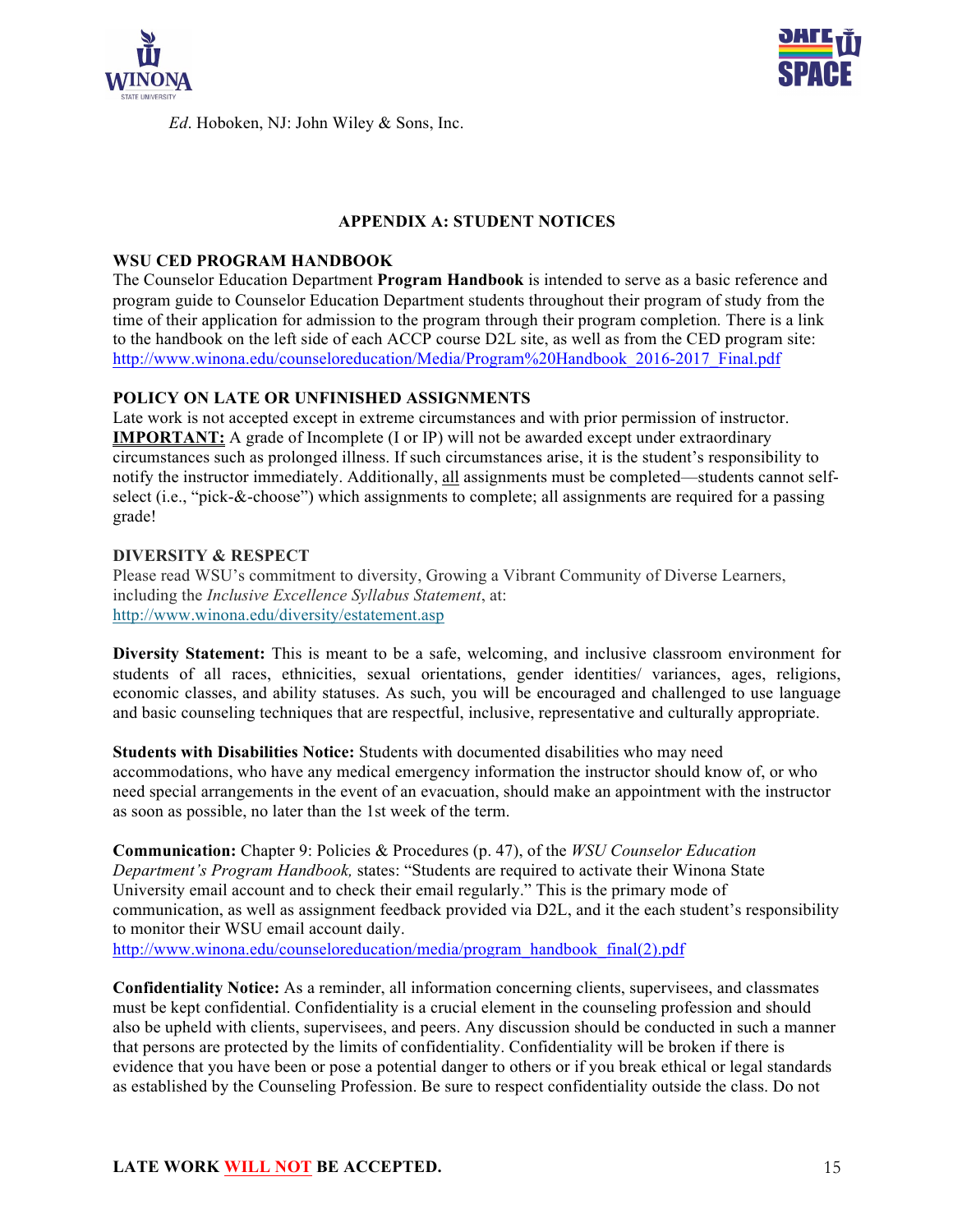



discuss classmates in public places where your conversation could be overheard. Do not discuss your classmates with persons outside the class such as spouses, family members, friends, etc.

**Electronic Device Notice:** As a matter of courtesy to your classmates and the instructor, please turn off your beepers, cell phones, and any other electronic toys that make any noise.

**Recording Policy:** Excluding students with a documented disability, the use of electronic recording devices in class are prohibited without prior permission of the instructor. Also, the recording of clinical material is prohibited to all students.

## **ACADEMIC INTEGRITY POLICY**

Academic Integrity at Winona State University is based on honesty. The University requires that work produced by students represents their personal efforts and requires that they properly acknowledge the intellectual contributions of others. WSU students are required to adhere to the University's standards of academic integrity, available at: http://www.winona.edu/sld/academicintegrity.asp

**Academic Dishonesty:** Academic dishonesty is a basis for disciplinary action. Academic dishonesty includes, but is not limited to, activities such as cheating, using or purchasing "ghost-written" papers, and plagiarism (presenting as one's own the intellectual or creative accomplishments of another without giving credit to the source[s]). The faculty member, in whose course or under whose tutelage an act of academic dishonesty occurs, has the option of failing the students for the academic hours in question and may refer the case to other academic personnel for further action. Penalties for academic dishonesty may include expulsion from the university.

## **Counselor Education Department Campus Resources:**

- Winona Campus: Nadia Miranda, Gildemeister Hall 132, (507) 457-5335, Nmiranda@winona.edu
- Rochester Campus: Sue Parks, Room EA 201, (507) 285-7488 Sparks@winona.edu **Graduate Studies Office:** 
	- Patricia Cichosz, Office Manager pcichosz@winona.edu Somsen Hall 210C, 507-457-5038, 507-457-5571 (fax)

### **Other:**

**Advising, Career, Tutoring and Access Services** are all part of the Warrior Success Center. The mission of the Warrior Success Center (WSC) is to serve Winona State University students by providing free and accessible services and resources for student success.

If you have a documented disability that requires accommodation, please let me know as soon as possible. For the WSU Accessibility Policies: http://www.winona.edu/accessservices/gettingstarted.asp

You can also contact Access Services.

- **Access Services**, Maxwell Hall 314, 507-457-5878. http://www.winona.edu/accessservices/
- **Advising Services**, Maxwell 314, 457-5878 http://www.winona.edu/advising/
- **Alex Hines, Director of Inclusion & Diversity, AHines@winona.edu**
- **Career Services**, Maxwell Hall 314, 507-457-5878 http://www.winona.edu/career/
- **Counseling & Wellness Services,** Integrated Wellness Complex 222, 507-457-5330 http://www.winona.edu/counselingservices/
- **Dr. Dan Linton, LGBT Advocate,** PAC 207 DLinton@winona.edu
- **Full Spectrum Gender & Sexuality Alliance**, fullspectrum@winona.edu https://www.facebook.com/WinonaGLBTA?fref=nf

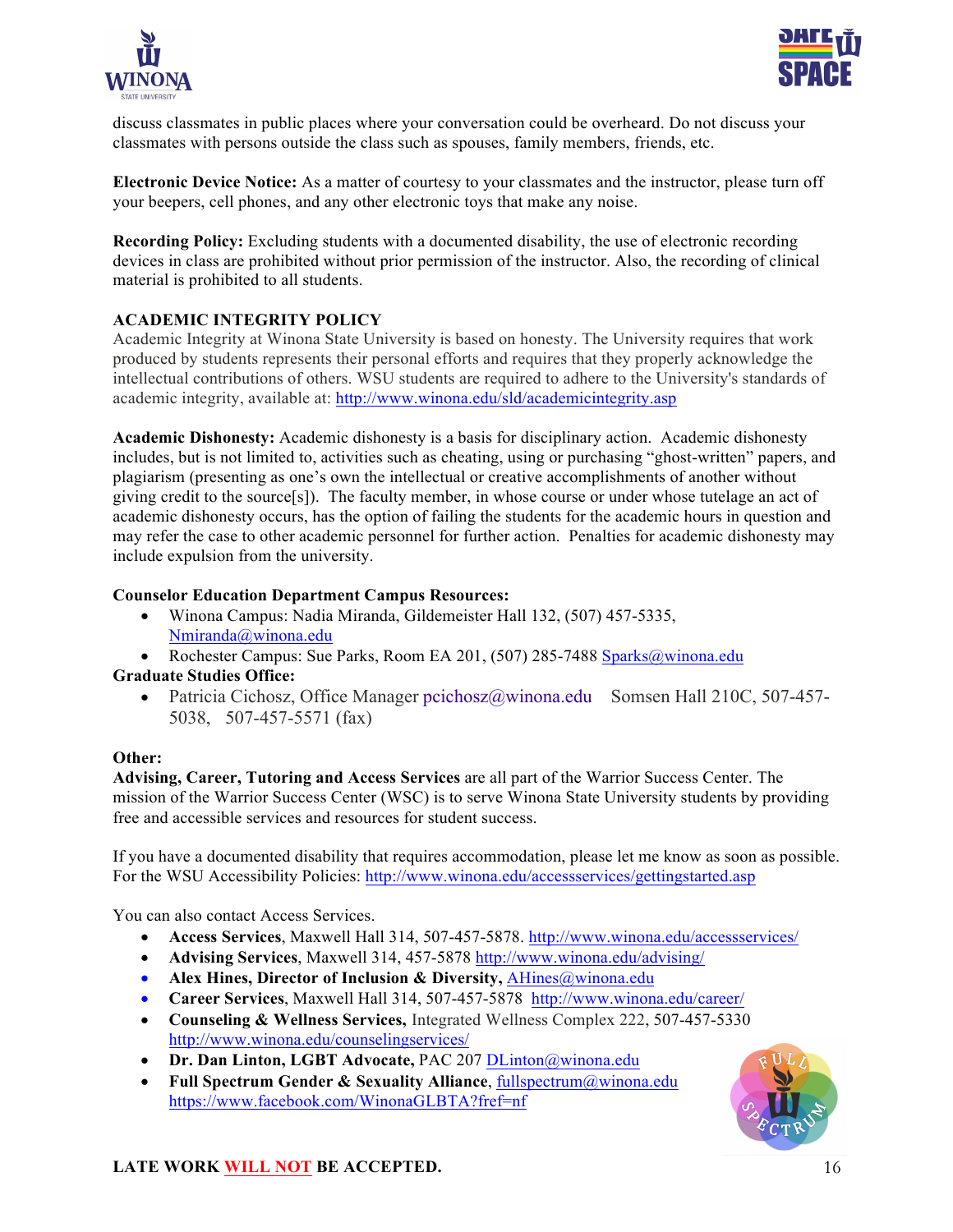



- **Inclusion and Diversity Office**, Kryzsko Commons Room 236, 457-5595 http://www.winona.edu/inclusion-diversity/
- **Knowledge, Empowerment, Advocacy, and Pluralism (KEAP) Diversity Resource Center,** Kryzsko Commons Room 162, keapstudent@winona.edu
- **Student Support Services** (Winona), Krueger Library 219, 507-457-5465 www.winona.edu/studentsupportservices/
- **Student & Campus Services** (Rochester), UCR Room SS 128, 507-285-7100, rochss@winona.edu, www.winona.edu/rochester
- **TRiO Student Support Services**, Library 219, 507-457-5465 http://www.winona.edu/studentsupportservices/
- **Tutoring**, Library 220, 507-457-5878 http://www.winona.edu/tutoring/
- **University Center Rochester Counseling Center,** SS 133, 507-285-7260 www.rctc.edu/counseling\_career\_center
- **University Center Rochester Learning Center,** 3rd floor Atrium Area**,** 507-285-7182 www.roch.edu/learningcenter
- **Writing Center,** Minné Hall 348, 507-457-5505 http://www.winona.edu/writingcenter/

## **For additional information see:**

- *WSU Counselor Education Program Student Handbook*  http://www.winona.edu/counseloreducation/Media/Program%20Handbook\_2016-2017\_Final.pdf
- *WSU Graduate Catalog 2016-2017* at: http://catalog.winona.edu/index.php?catoid=15
- *WSU Spring 2017 Academic Calendar* at: http://www.winona.edu/calendars/Media/2017%20SPRING%20ACADEMIC%20CALENDAR.pdf

## **Resources for APA style:**

- The Basics of APA a video tutorial, distinguishing key information in manual: http://www.apastyle.org/learn/tutorials/basics-tutorial.aspx
- The Online Writing Lab (OWL) at Purdue presents with an easily accessible list of information about specific topics (e.g., referencing books, headings) and a sample APA Paper: https://owl.english.purdue.edu/owl/resource/560/01/
- Citation Management suggestions, including information about Refworks, and suggestions for the Reference Page: https://www.library.cornell.edu/research/citation/apa
- APA Citation Style Guidelines: http://www.cengage.com/resource\_uploads/downloads/0495799661\_216547.pdf
- Well-organized resource for specific APA style issues, including an APA style podcast, and a downloadable APA overview: http://writing.wisc.edu/Handbook/DocAPA.html and
- https://owl.english.purdue.edu/owl/resource/664/01/
- APA Crib Sheet, 6th ed: http://www.csus.edu/indiv/s/stonerm/APA%20Crib%20Sheet.pdf and http://www.tandf.co.uk/journals/authors/style/reference/tf\_a.pdf

## **Resources for writing skills:**

• **Writing Commons:** http://writingcommons.org/. This is a free, comprehensive, peer-reviewed, award-winning Open Text for students and faculty in college-level courses that require writing and research.

## **Student Appeals & Grievances:**

Students are encouraged to speak directly with instructors when concerns arise. When issues cannot be resolved between the student and the instructor, students have the right to due process. I suggest following the "chain of command" and taking your concern to the Counselor Education Department Chairperson, Dr. Mary Fawcett: mfawcett@winona.edu.